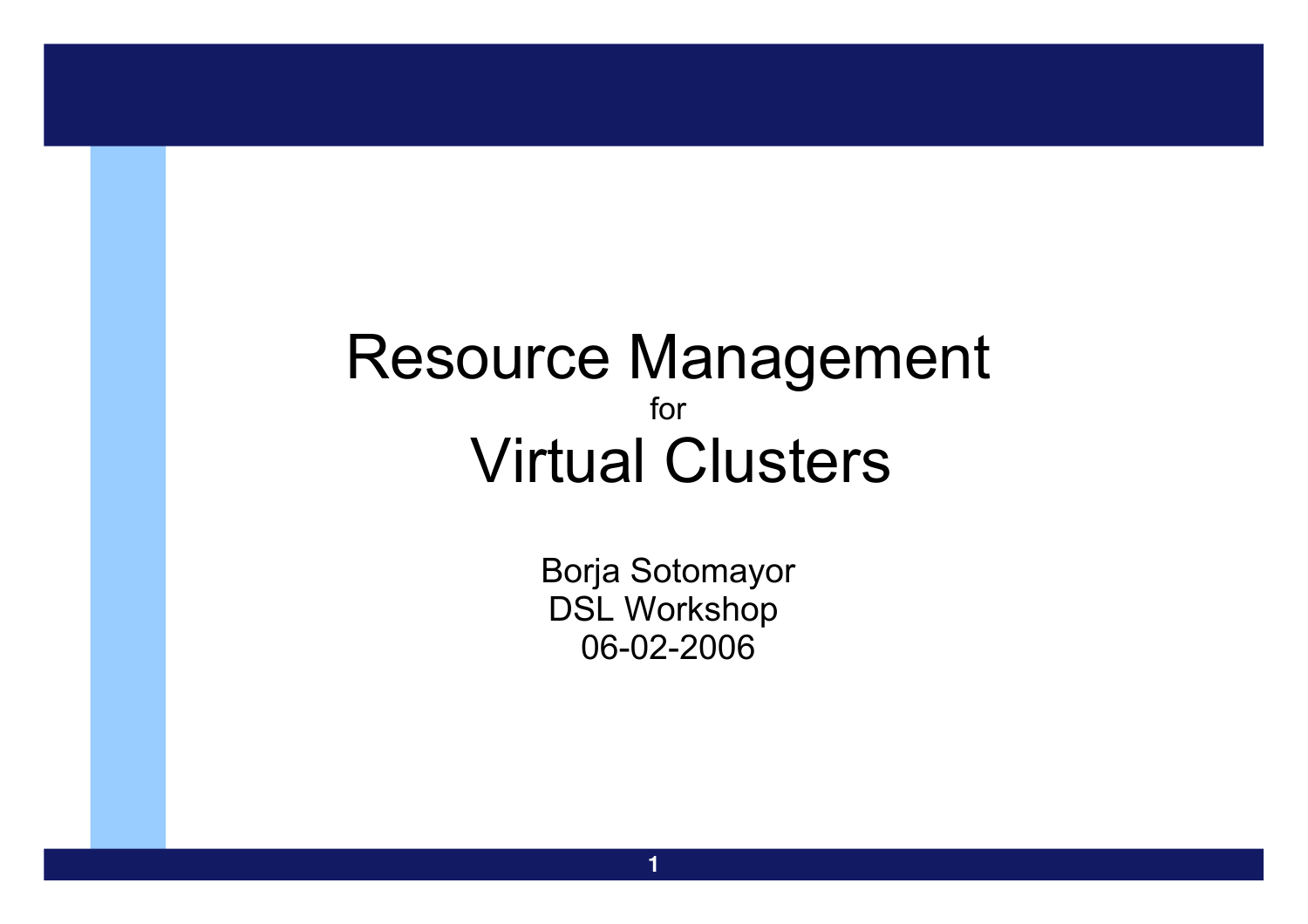## Index

### **Problem and Status**

### ▶ Scheduling Virtual Workspaces

#### **• Roadmap**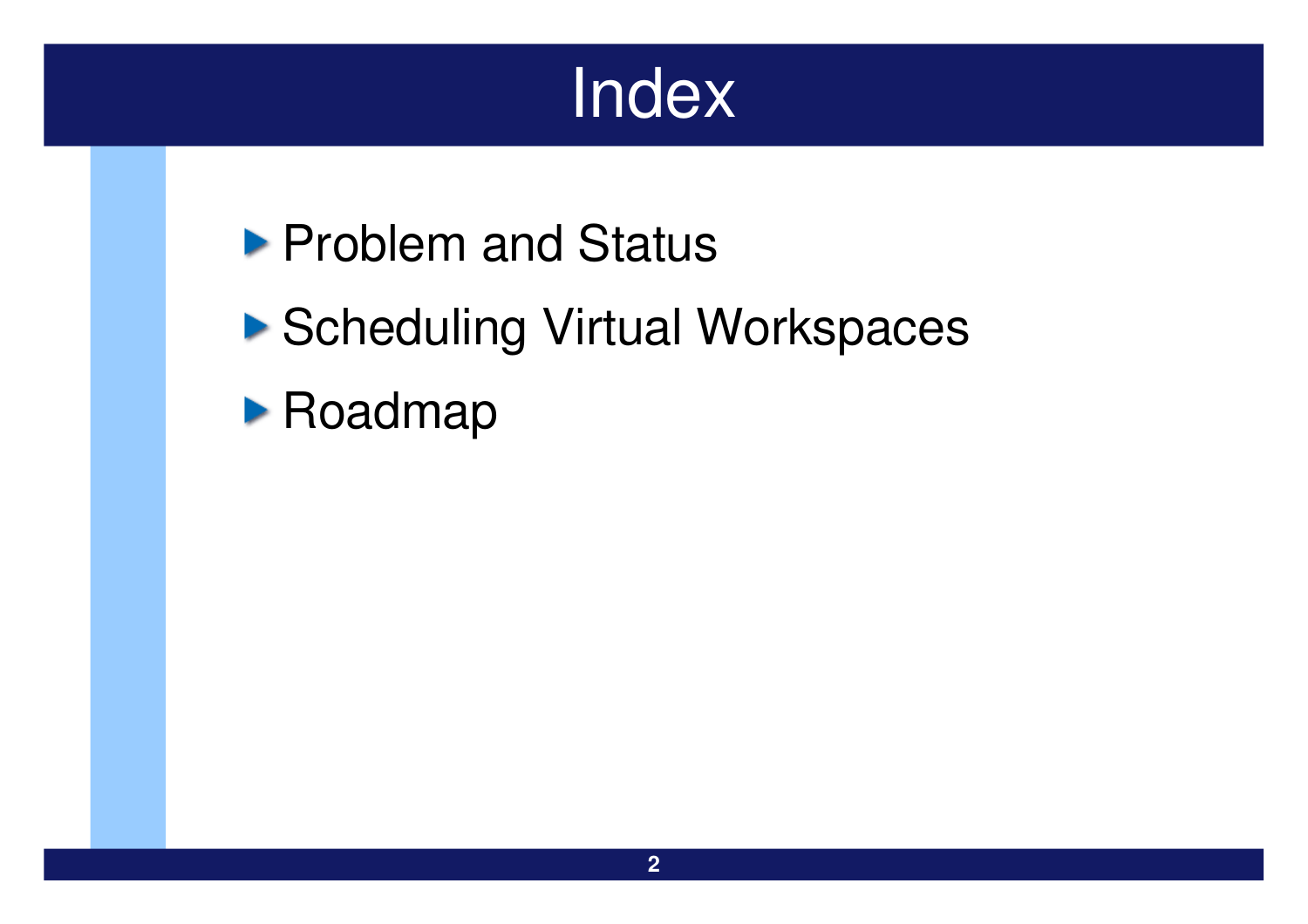## **Index**

### **Problem and Status**

▶ Scheduling Virtual Workspaces

#### **Roadmap**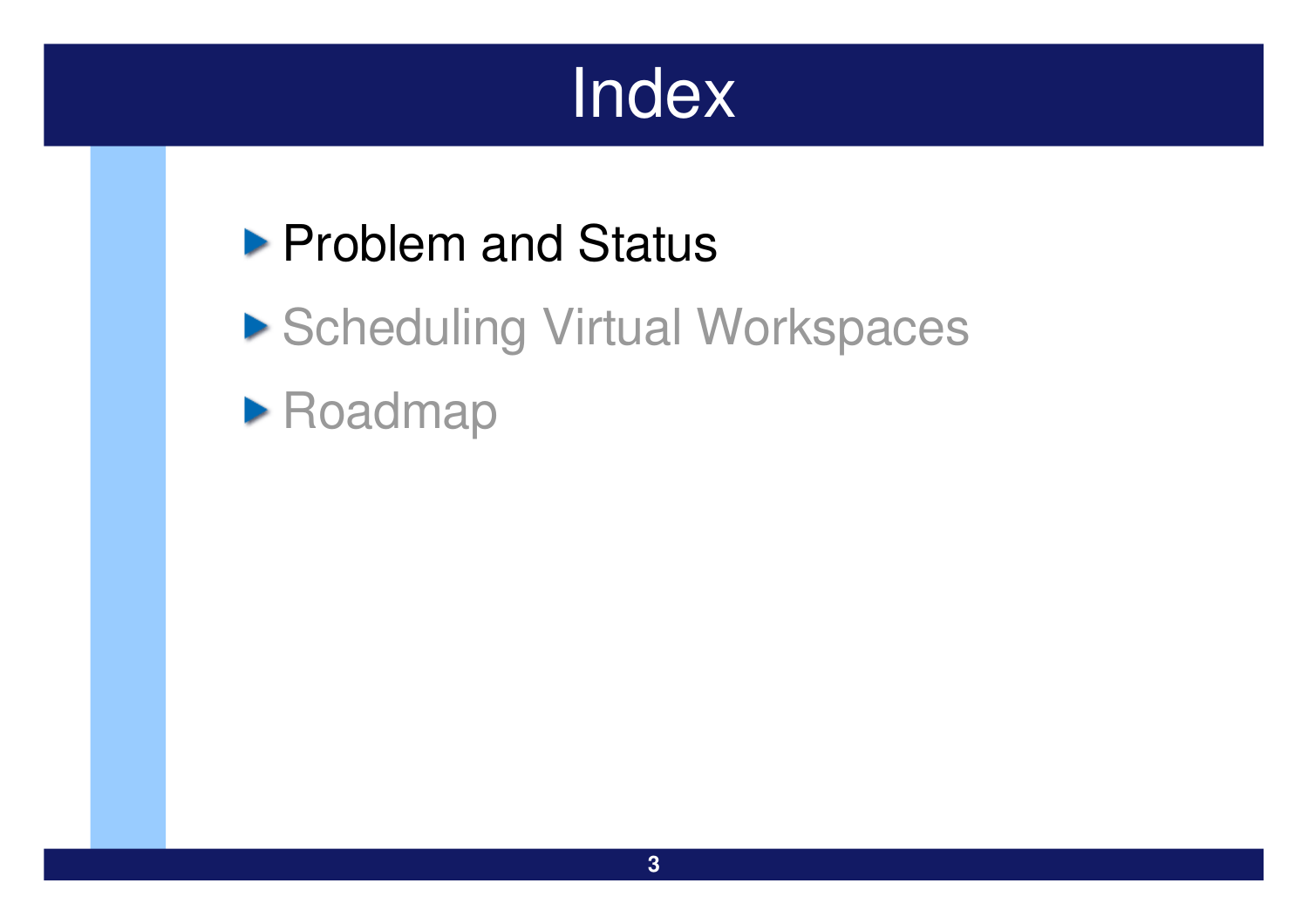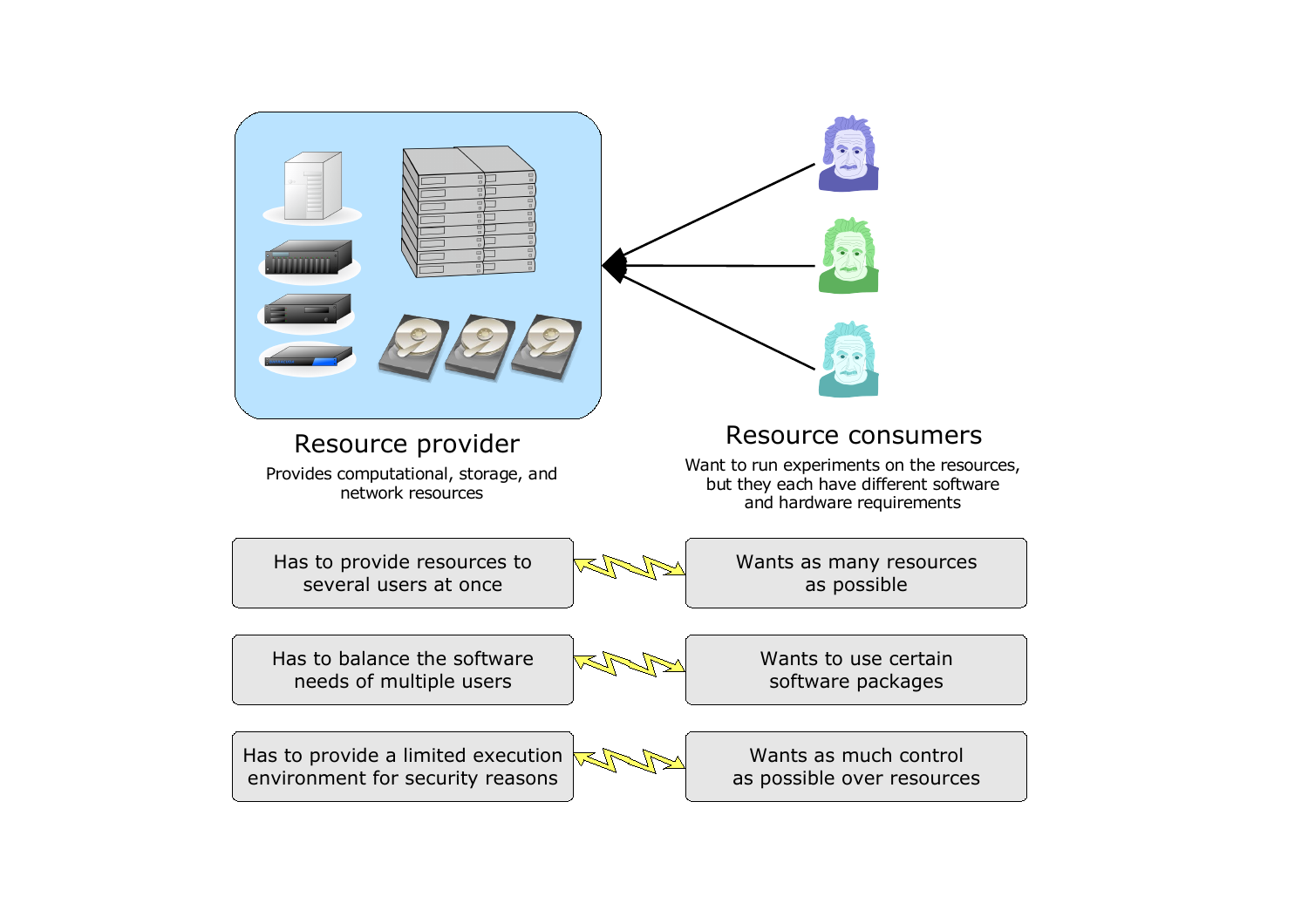# Problem (I)

▶ Current solution: Impose restrictions on resource consumers.

Widespread abstraction: *job*

 $\blacktriangleright$  Ideally, we want to eliminate these conflicts.

Possible solution: *virtual workspaces*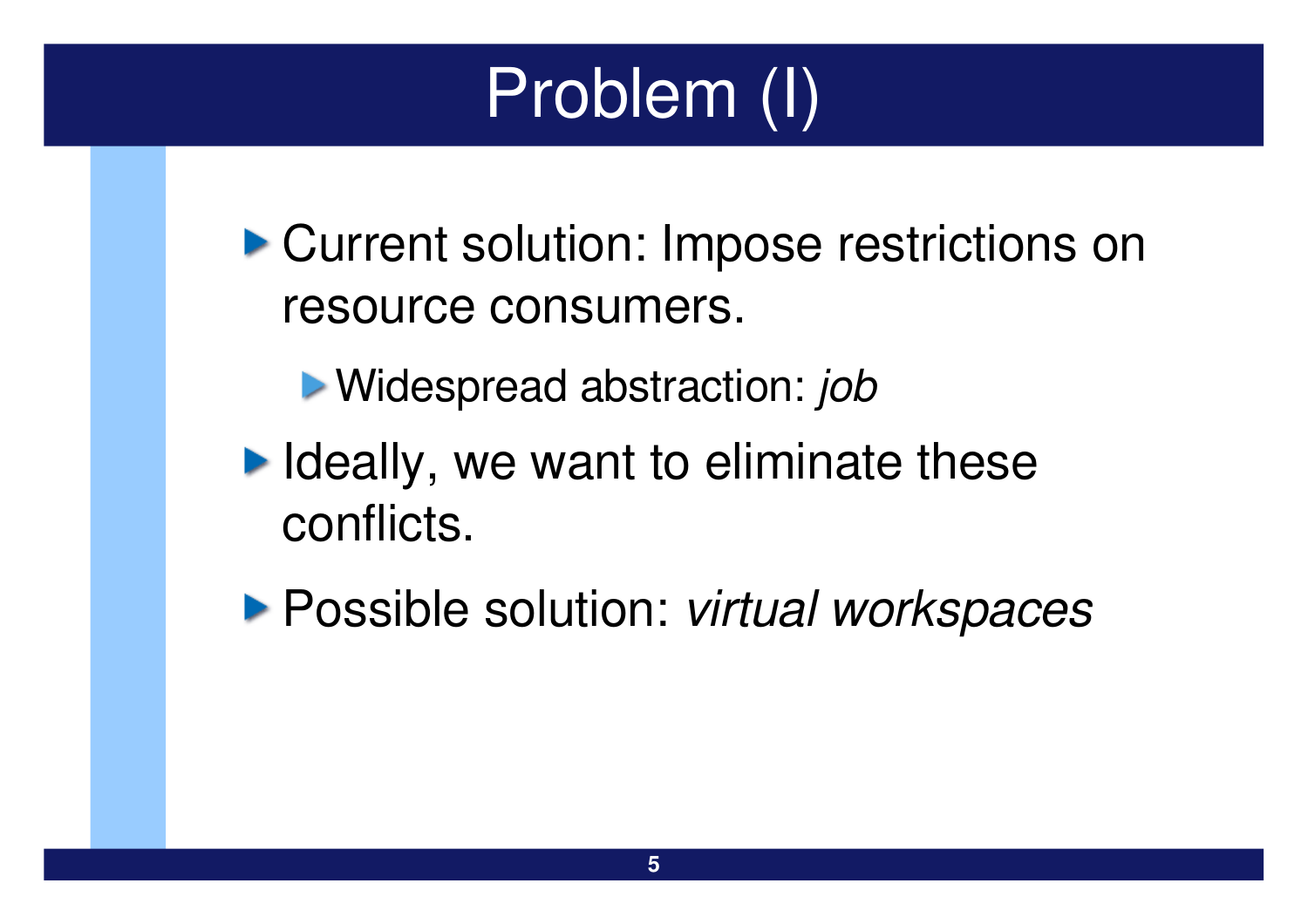## Workspace Refresher (I)

#### **Let's take a look at how virtual** workspaces work.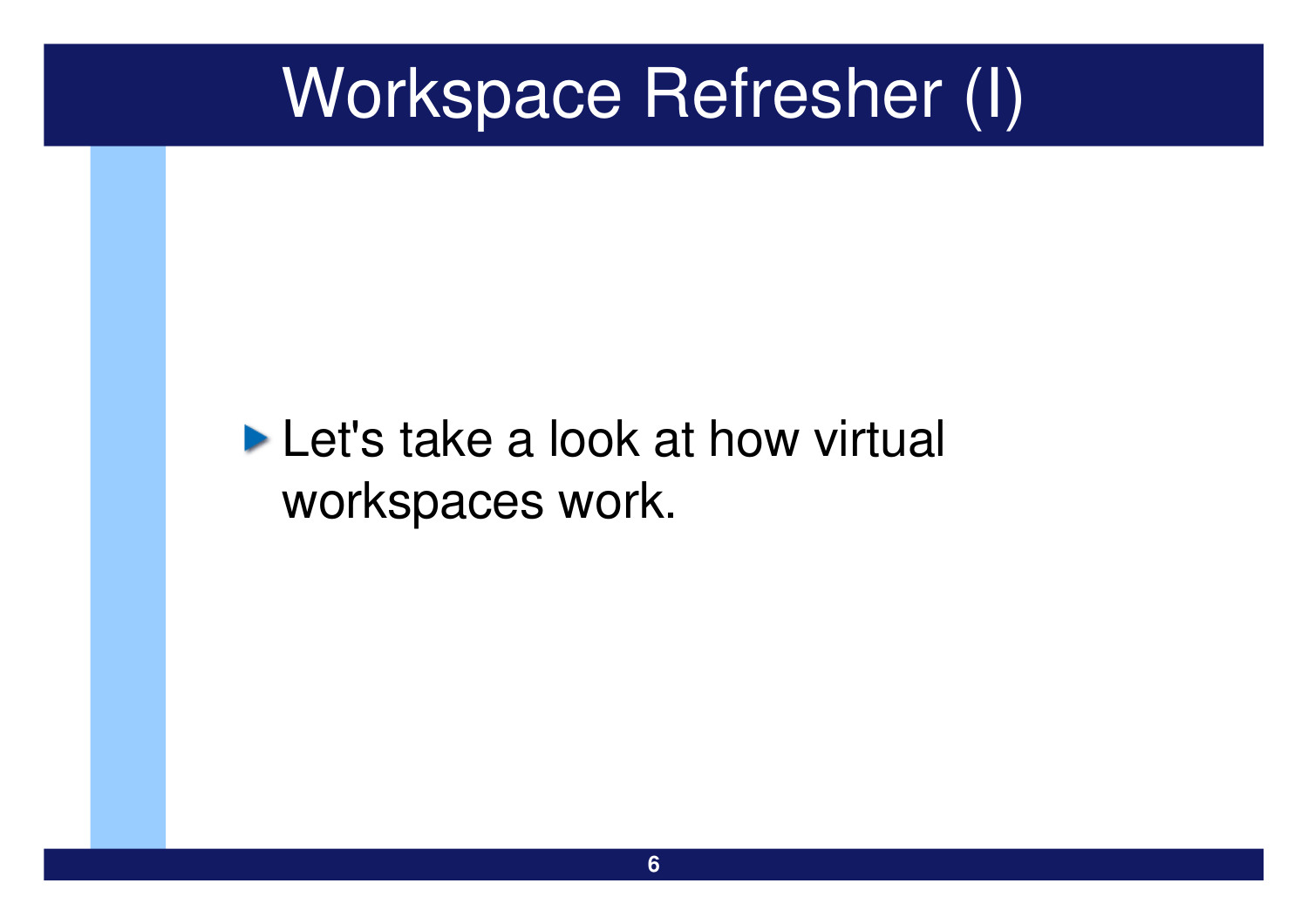## Workspace Refresher (II)



**Virtual workspace**

▶ A virtual workspace includes...

**Resource allocation (disk, CPU, memory, ...)** 

Software (encapsulated in a VM)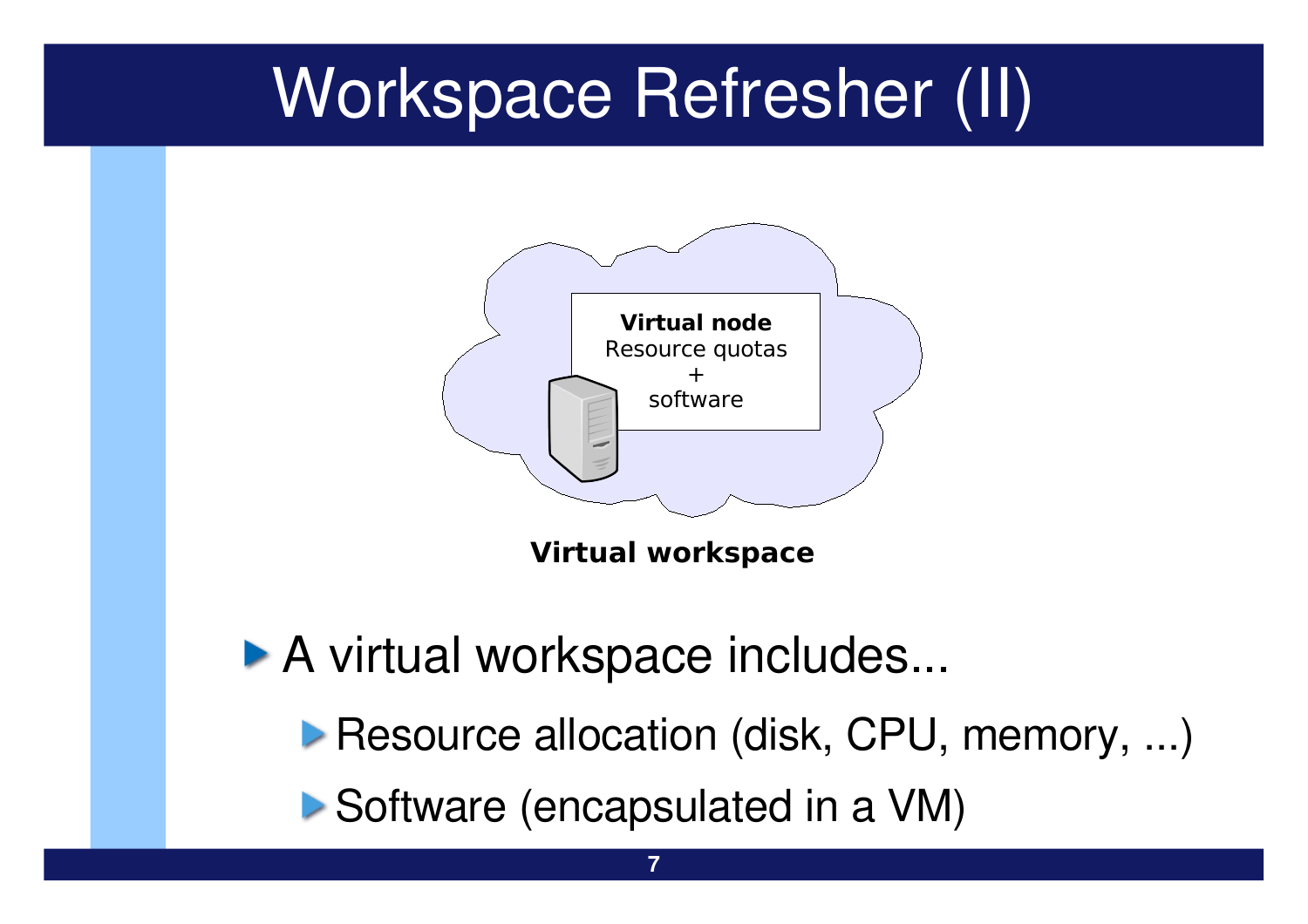## Workspace Refresher (III)



▶ A virtual workspace can have multiple nodes (*aggregate workspace* or *virtual cluster*)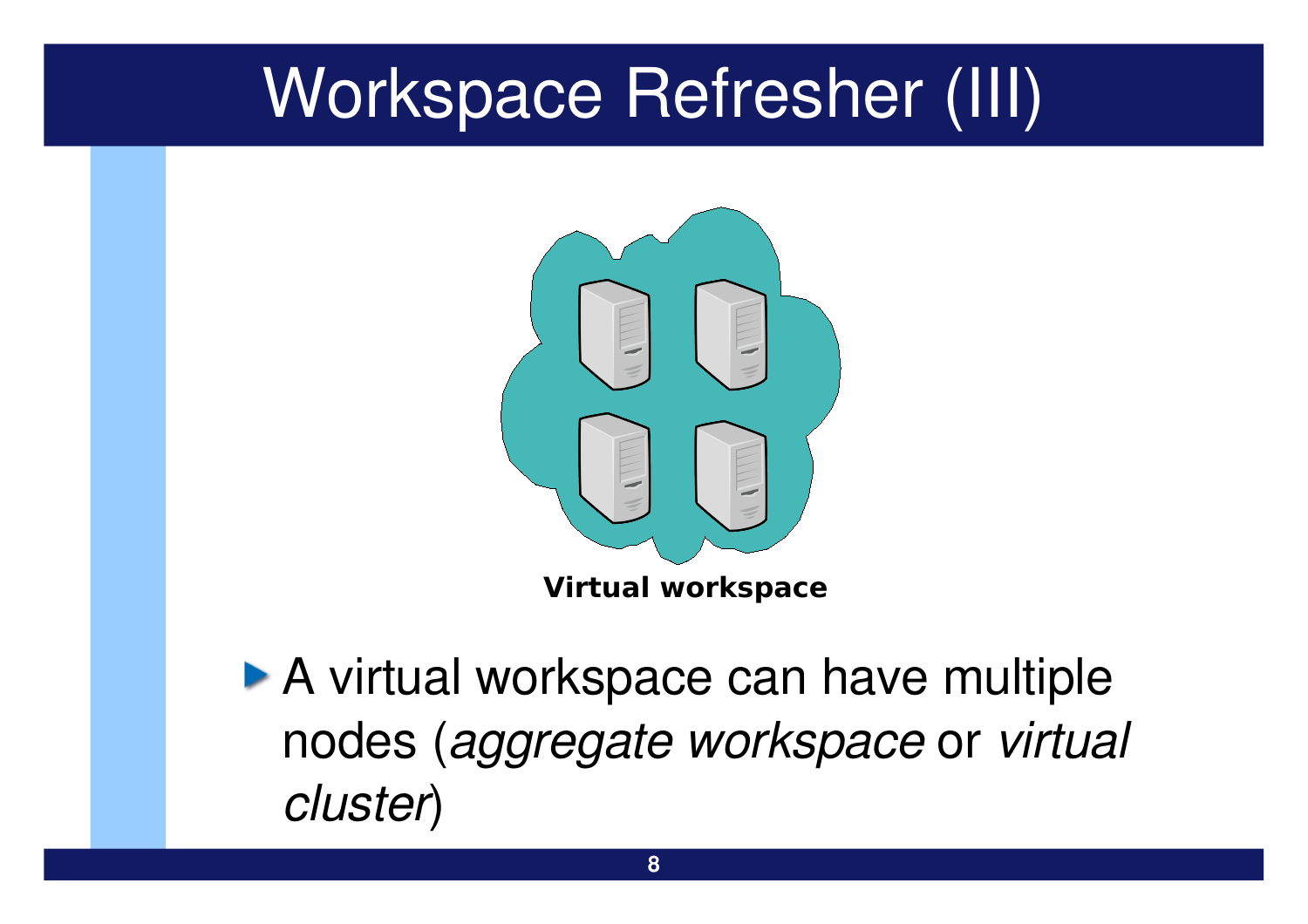## Workspace Refresher (IV)



A virtual workspace is deployed into a resource provider using the workspace service. The workspaces are VMs running on the resource provider's nodes (which must be VM-enabled)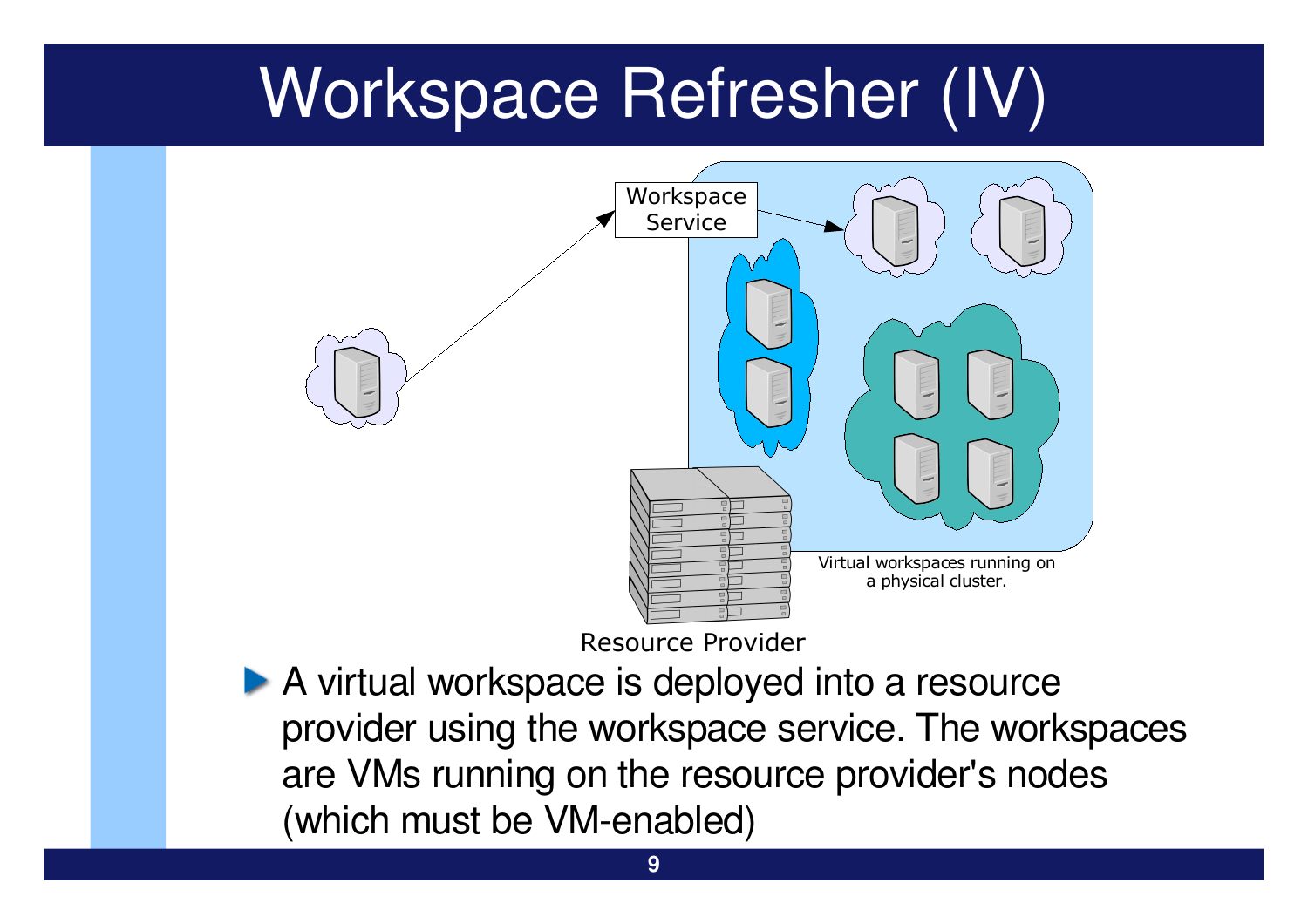## Workspace Refresher (V)

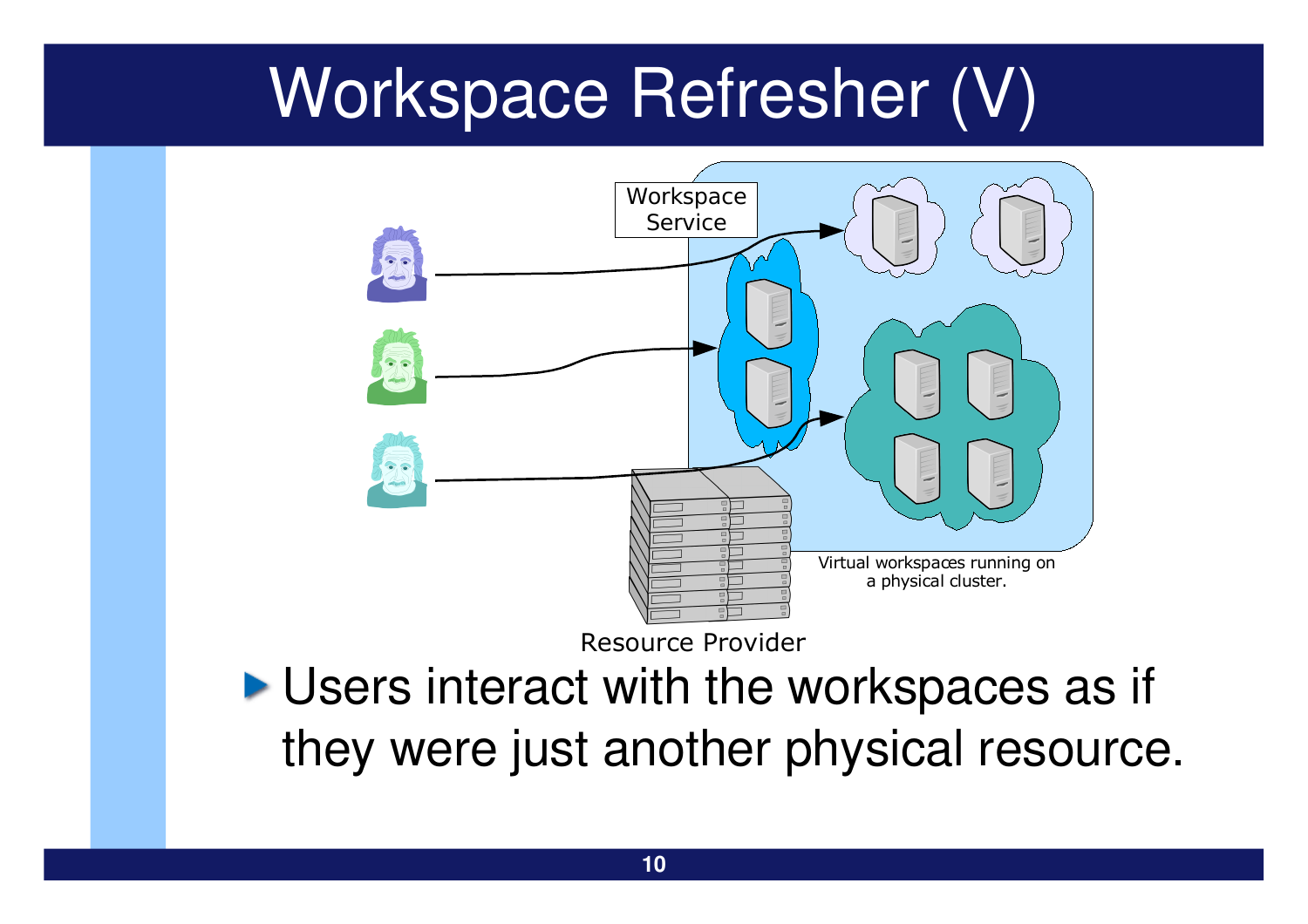## Workspace Refresher (VI)



**The workspace's creator can manage it** through the Workspace Service (pause, destroy, etc.)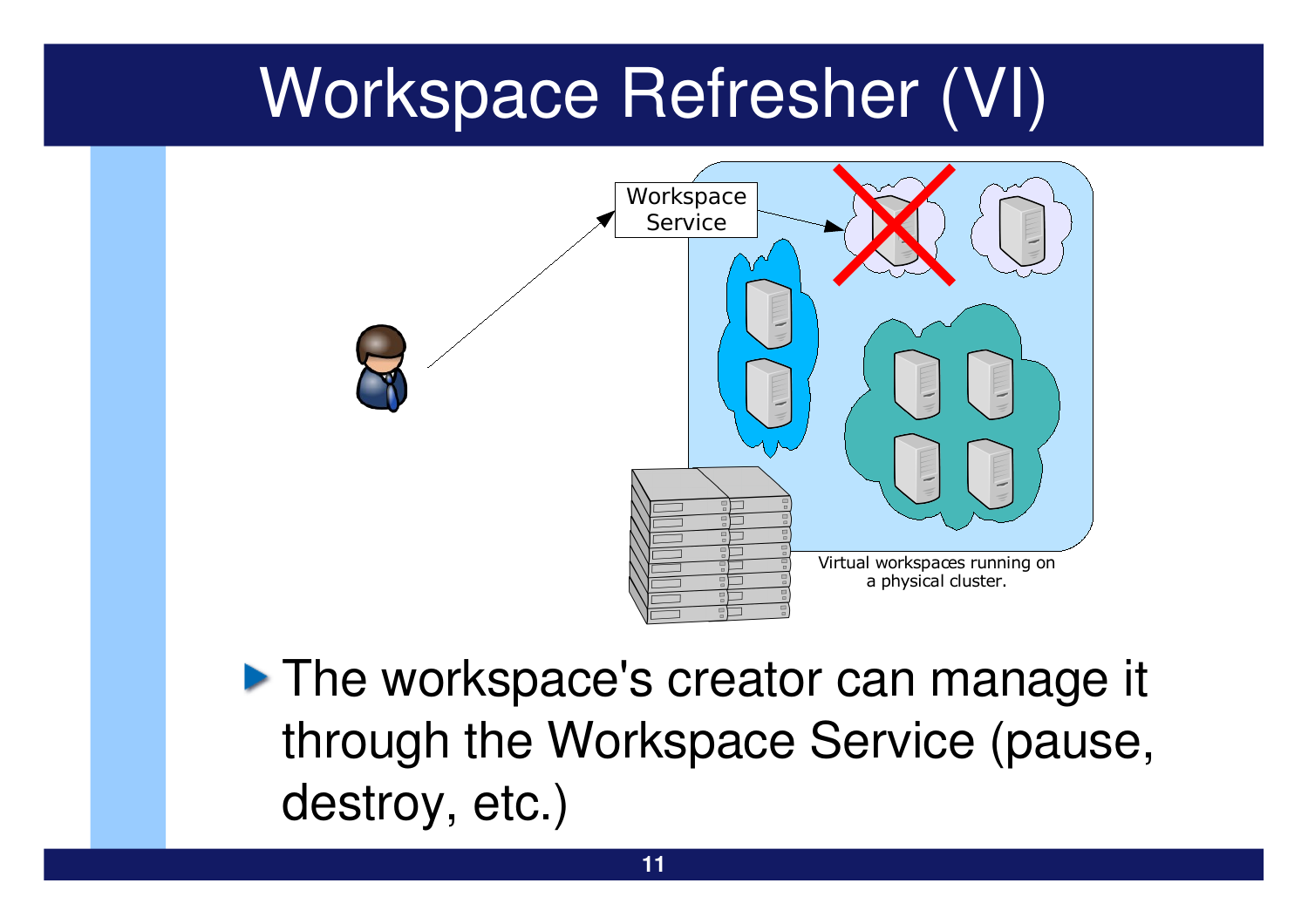# Problem (II)



- **Educational** 
	- Virtual labs
	- **Homework**
	- Virtual servers
- **Scientific** 
	- **Interactive experiments**
	- **Batch** jobs
	- Event-driven jobs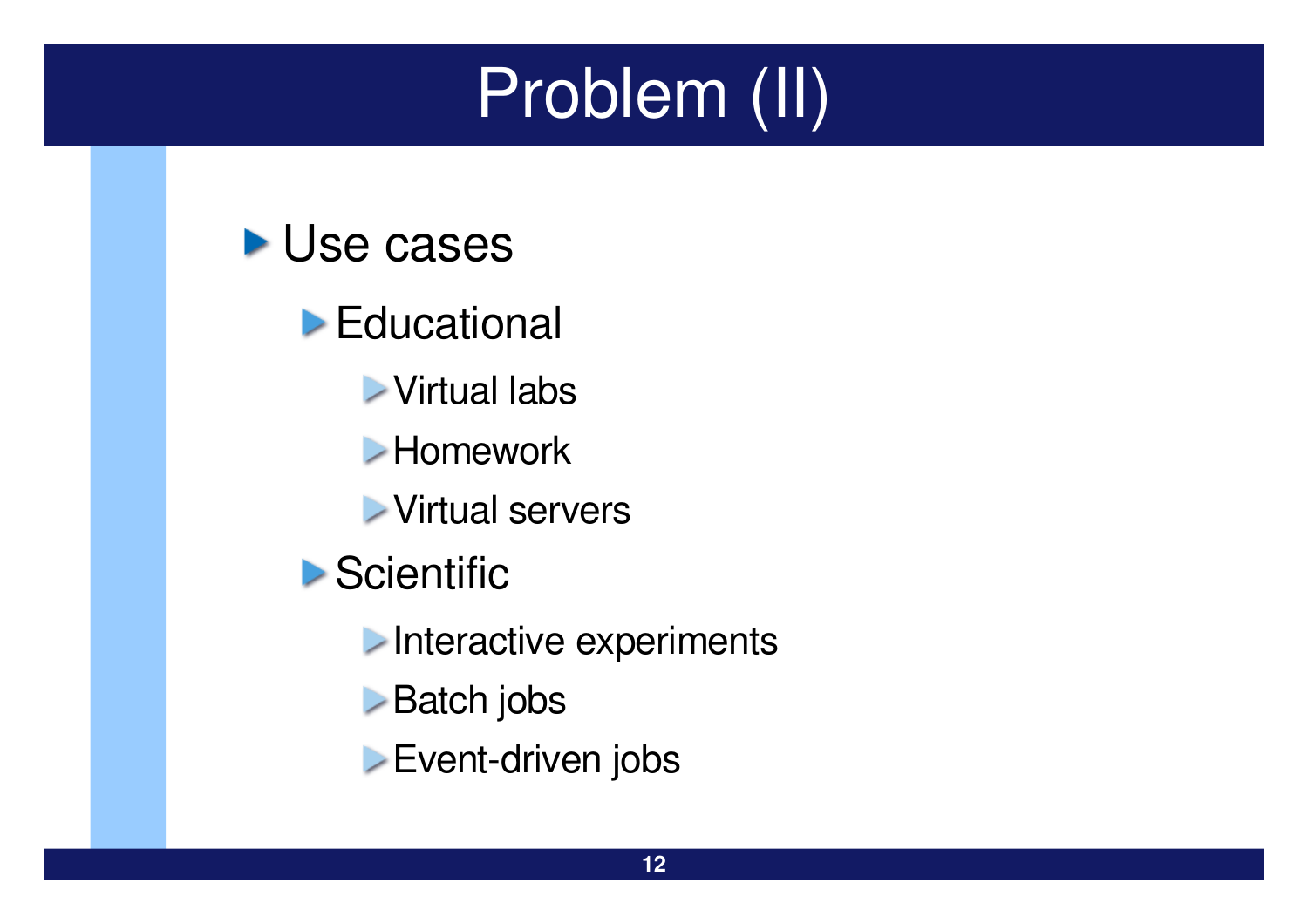# Problem (III)

▶ General scenarios

**Advance Reservation (AR)** 

- **Typically, but not necessarily, interactive** workloads
- **Batch** 
	- Generally preemptible
- $\blacktriangleright$  Event-driven
	- **High priority**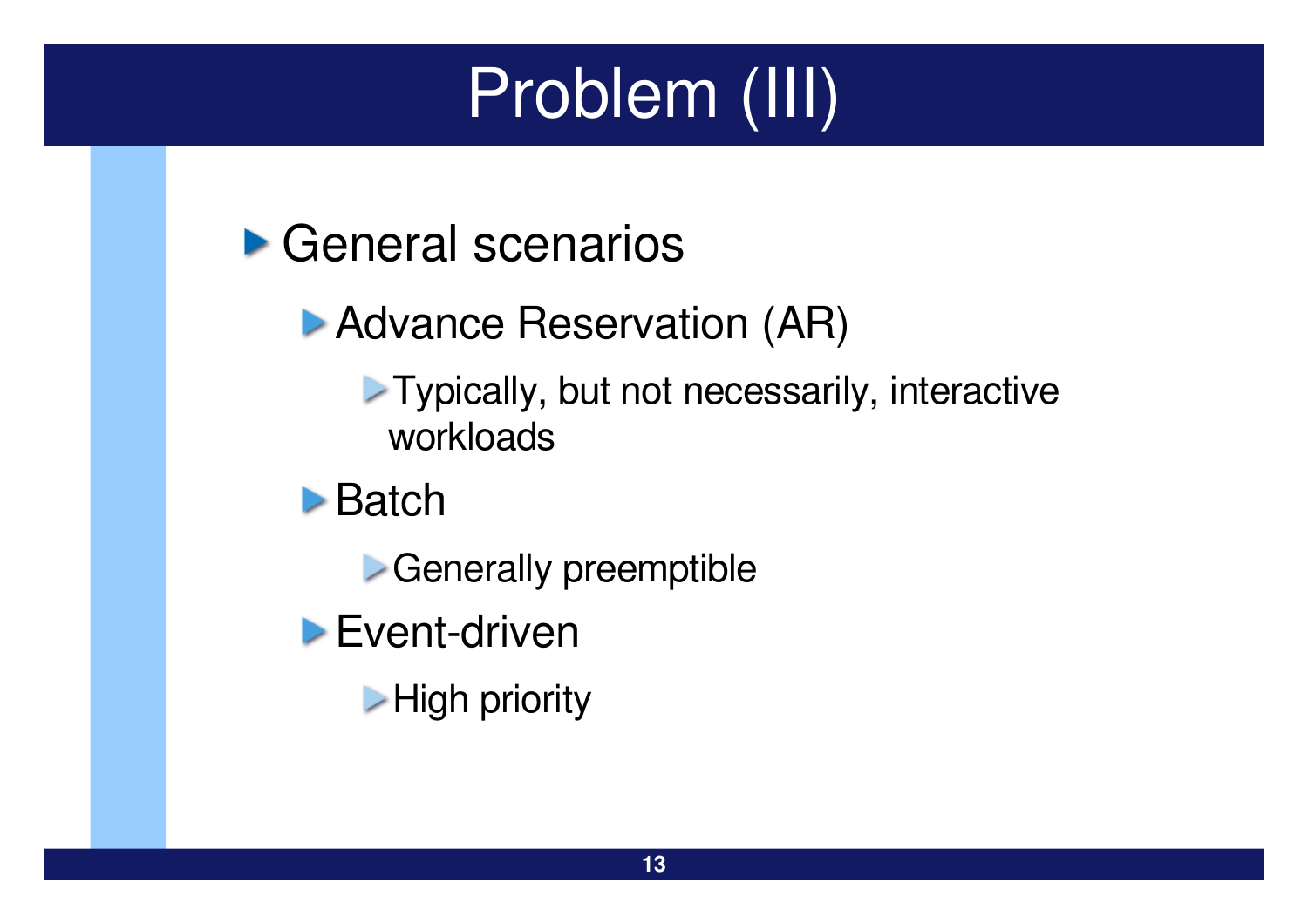# Status (I)

**Determiance Unfortunately, there's still a lot of work to be done in** virtual workspaces!

- ▶ Several groups are working on Virtual Workspaces, including Globus.
	- VIOLIN + VioCluster
	- **Virtuoso**
	- $\triangleright$  In-VIGO
	- $\triangleright$  Cluster-On-Demand
- ▶ Generally geared towards batch workloads, assuming 1 job/workspace.
- No advance reservation, and no scheduler that can deal with the three workloads simultaneously.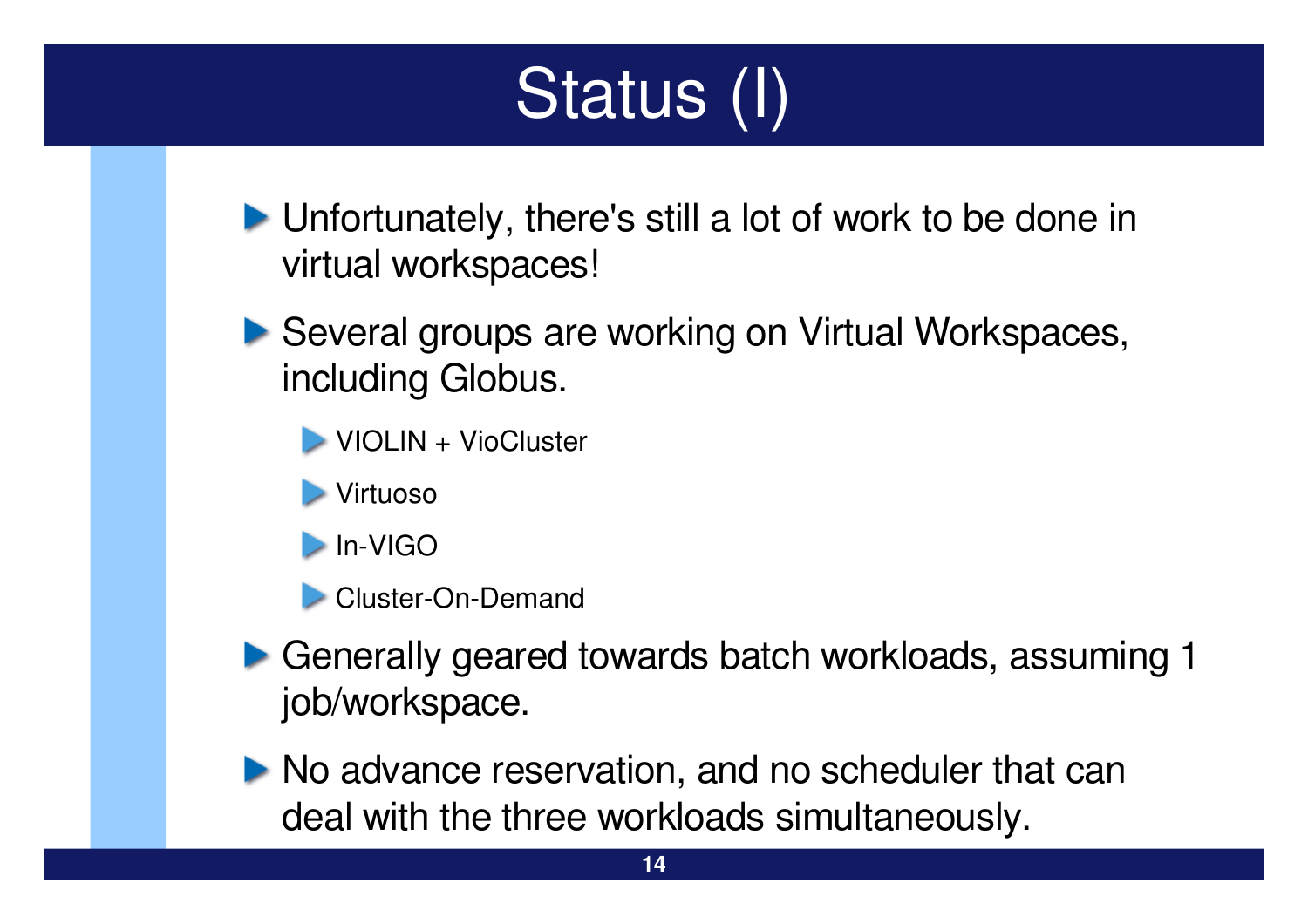# Status (II)

### ▶ GT4 Virtual Workspaces

- <http://workspace.globus.org/>
- **Technology Preview 1.1 includes support for** atomic virtual workspaces.
- **Ne're working on supporting virtual clusters.**
- **The main challenge is developing a** virtual cluster scheduler.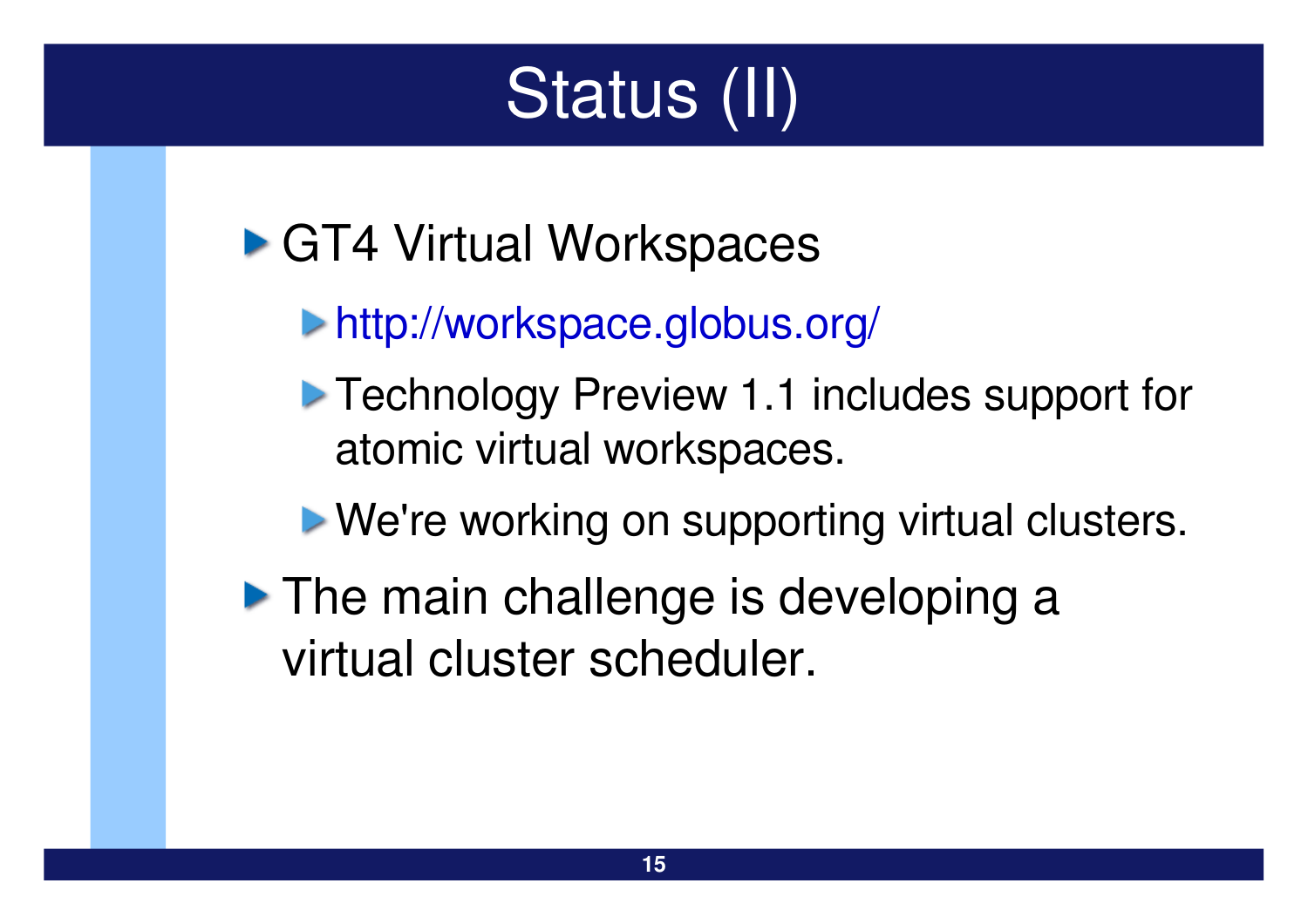## Index

### **Problem and Status**

### ▶ Scheduling Virtual Workspaces

**Future work**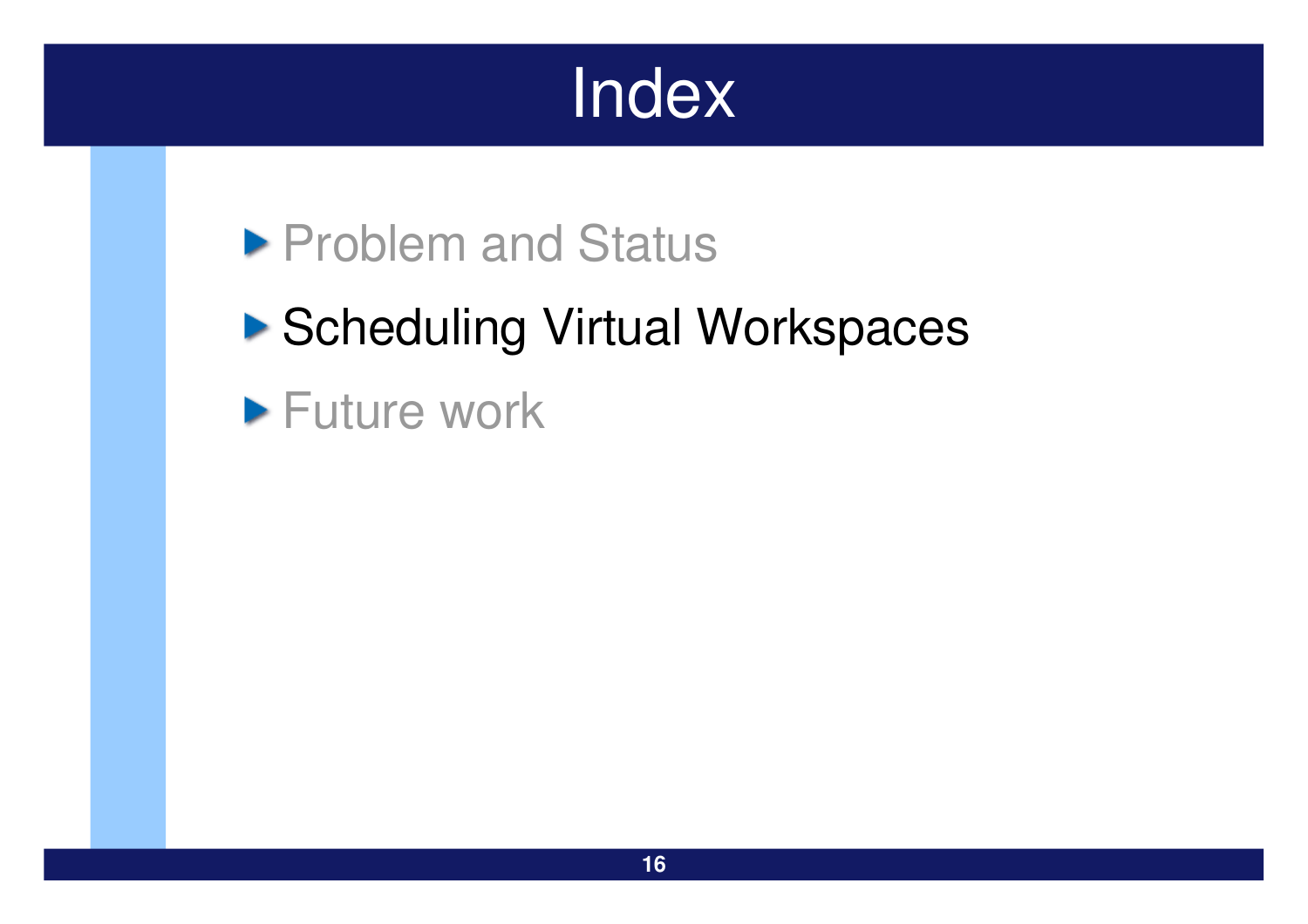## Easier said than done!



How do we map virtual resources to physical resources? A lot of variables to consider!

**Advance reservation? Preemptible? Resource** allocation? Overhead?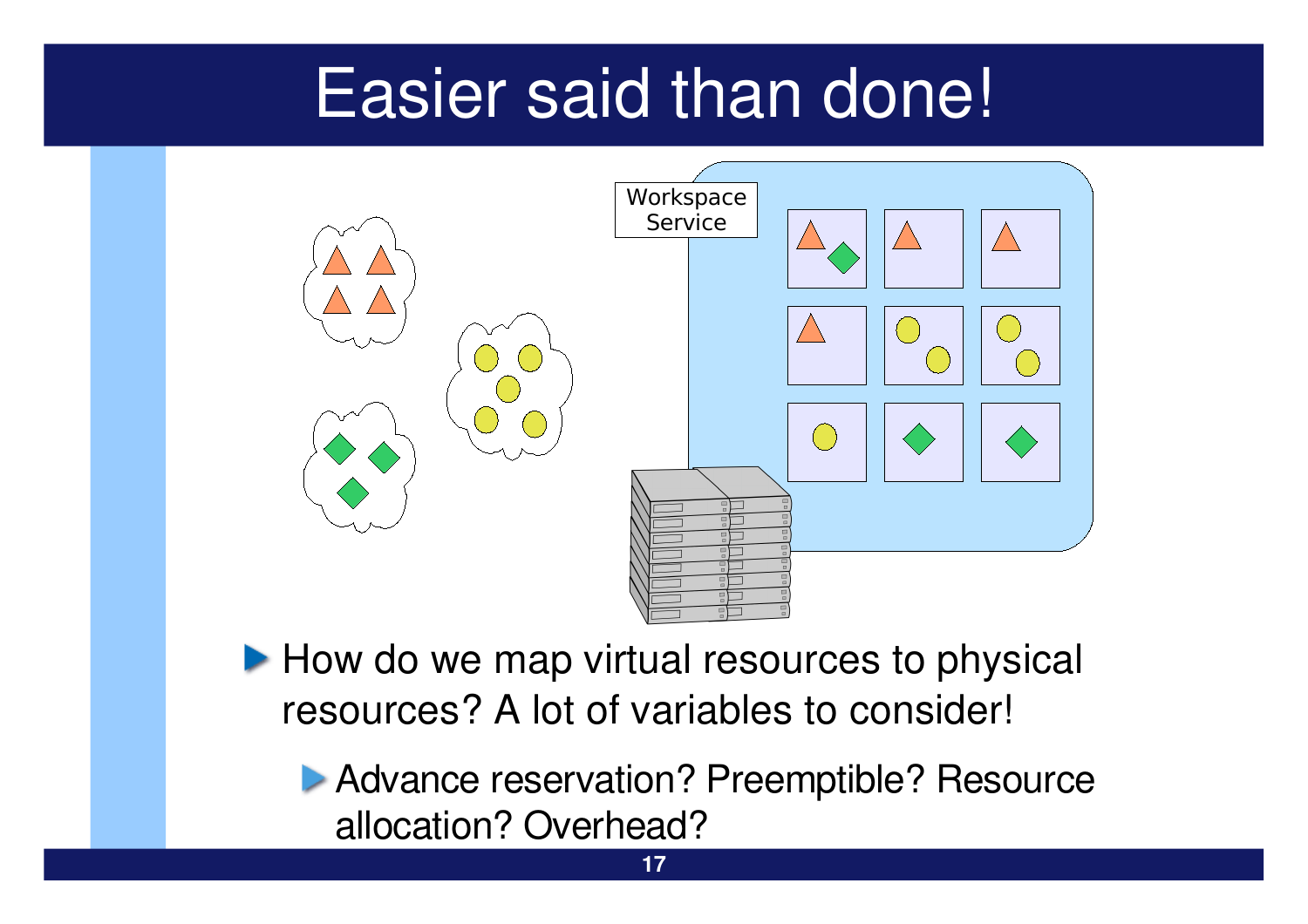

▶ We propose a model where the virtual resources are seen as *resource slots*.

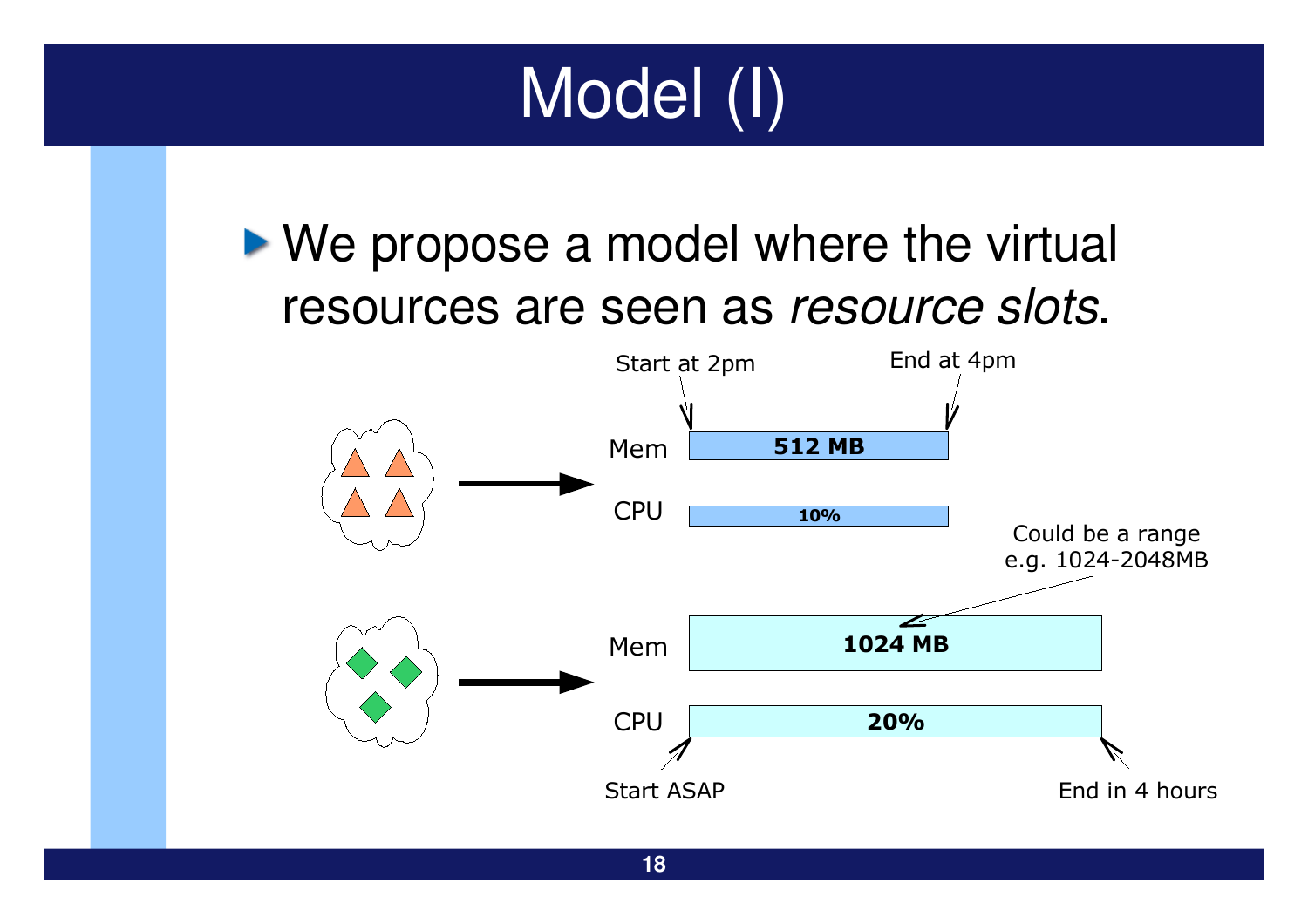

**Physical nodes are empty resource slots** where the virtual resources are mapped to.

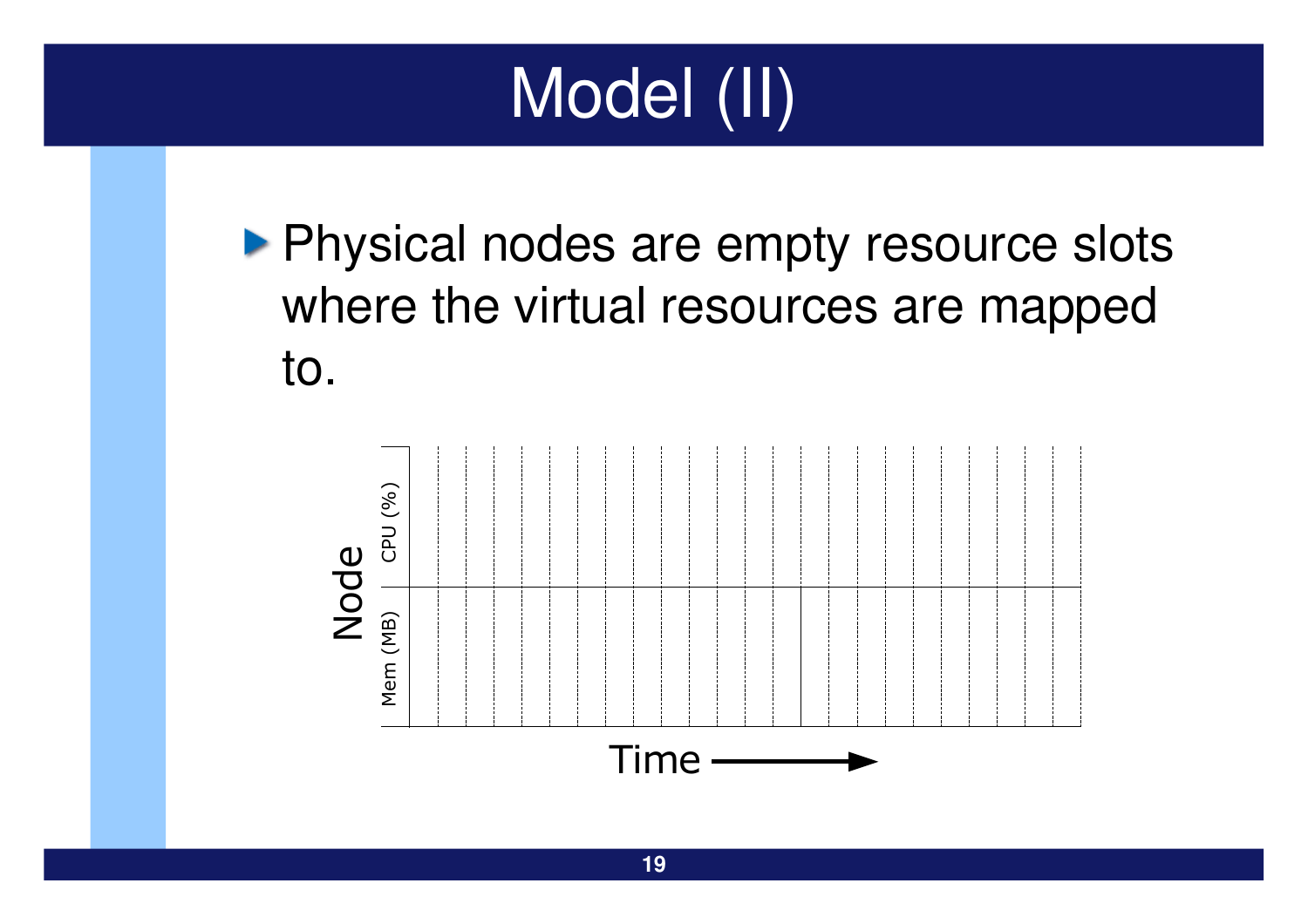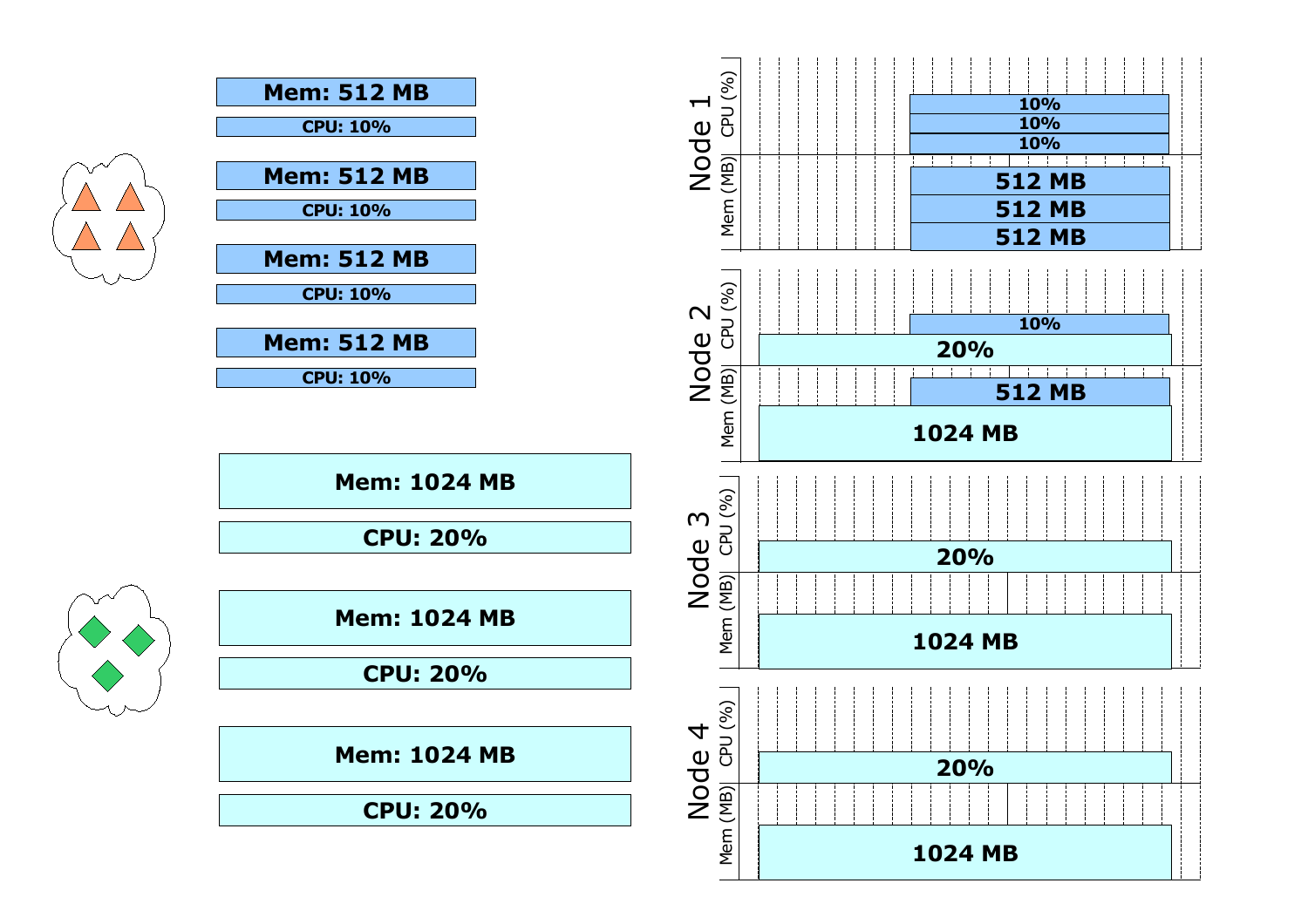# Model (III)

- **However, this model doesn't account for** overhead.
	- **Deta** Other virtual workspace implementations downplay the importance of overhead.
	- **Notaker 19 and 19 and 19 and 19 and 19 and 19 and 19 and 19 and 19 and 19 and 19 and 19 and 19 and 19 and 19 and 19 and 19 and 19 and 19 and 19 and 19 and 19 and 19 and 19 and 19 and 19 and 19 and 19 and 19 and 19 and 19** management can result in higher performance.
- Two types of overhead:
	- **VM Hypervisor overhead**
	- **Scheduling activities**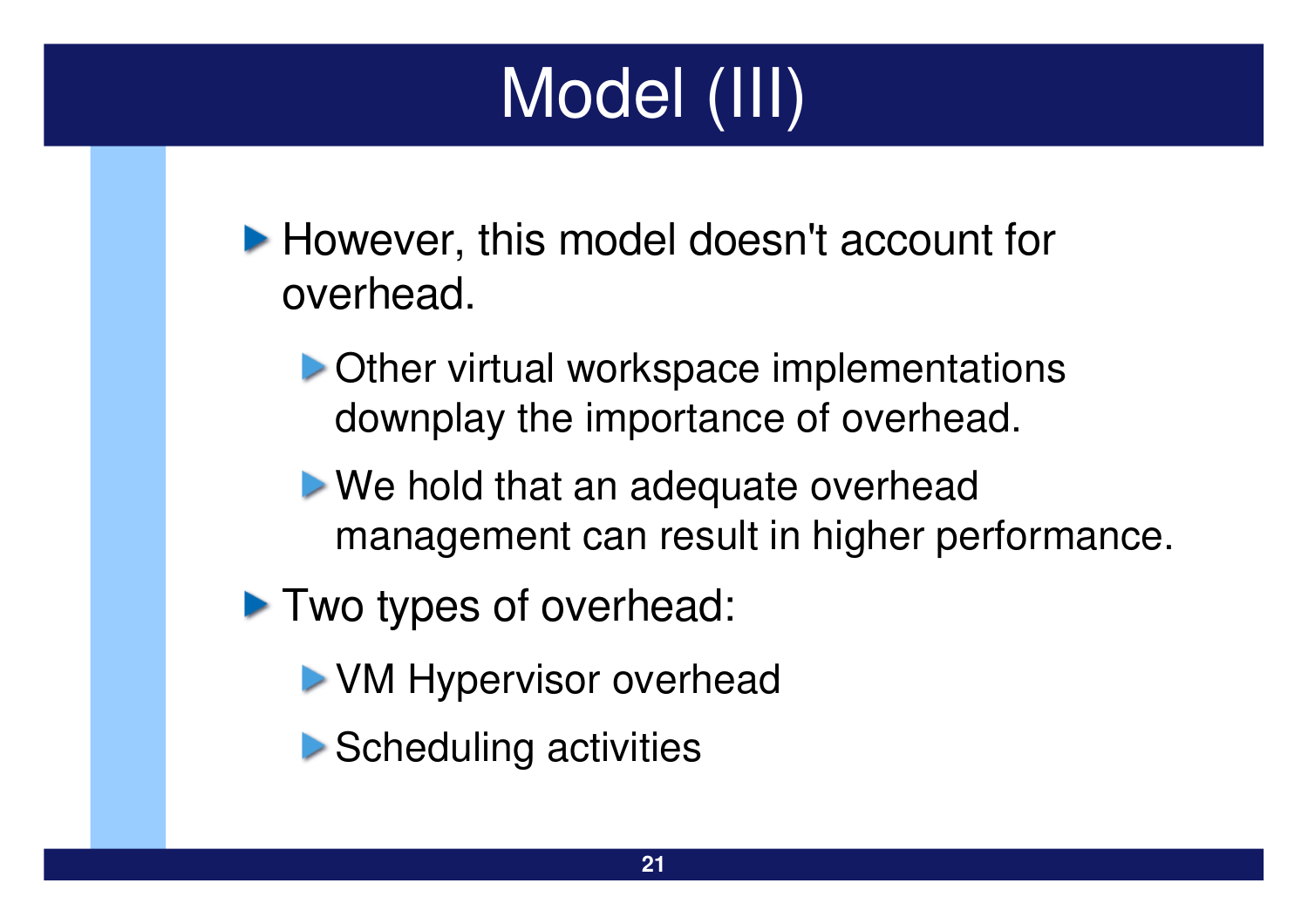## Model (IV)

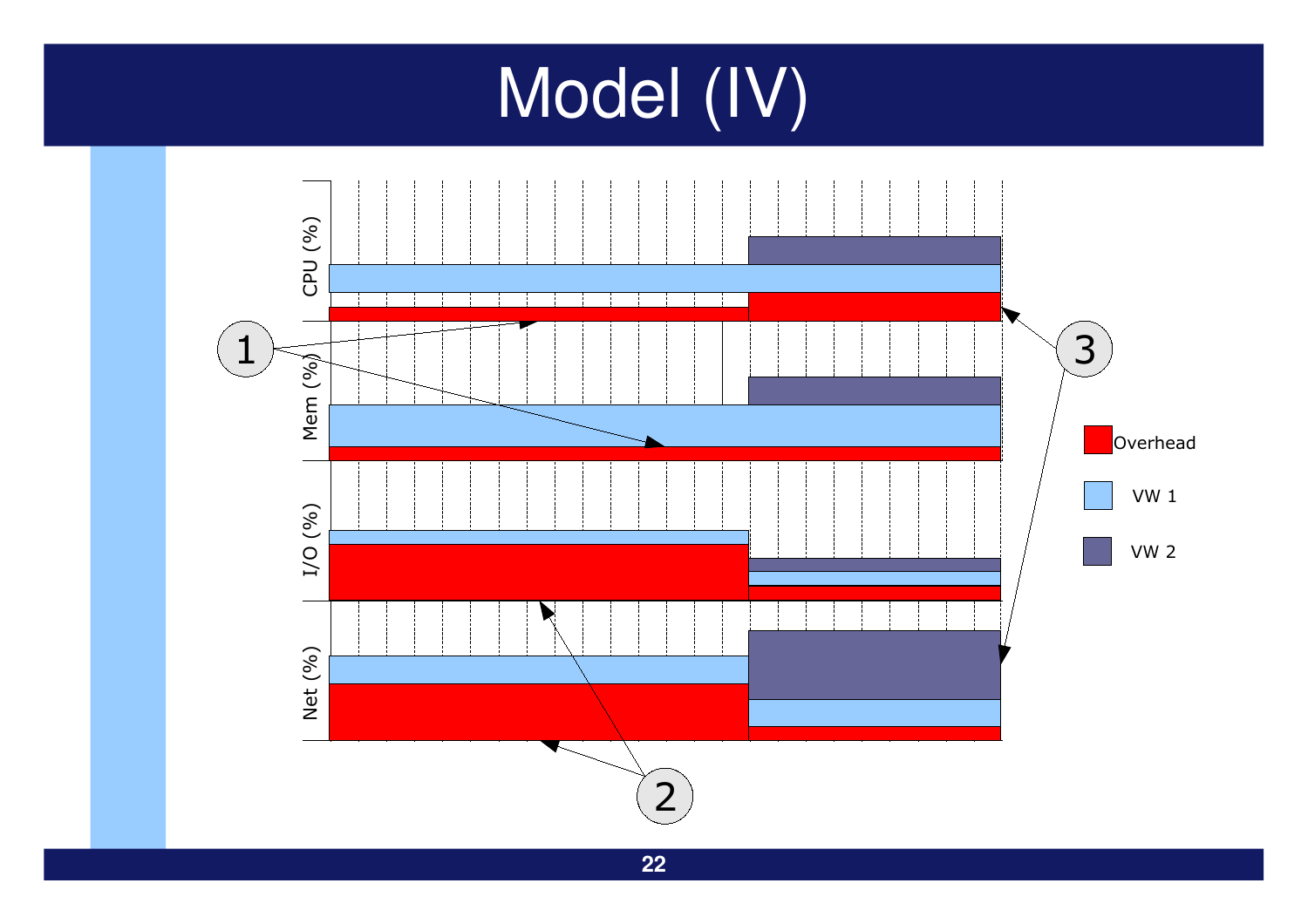# Scheduling (I)

- **The centerpiece of our system will be the** scheduler.
- Scheduler must:
	- **Perform admission control** 
		- **Policies**
		- Is request feasible?
	- **Map virtual resources to physical resources**
	- **Manage execution**
	- $\triangleright$  React to changes
		- **EXECUTE:** Resource allocation renegotiations
		- **Failures**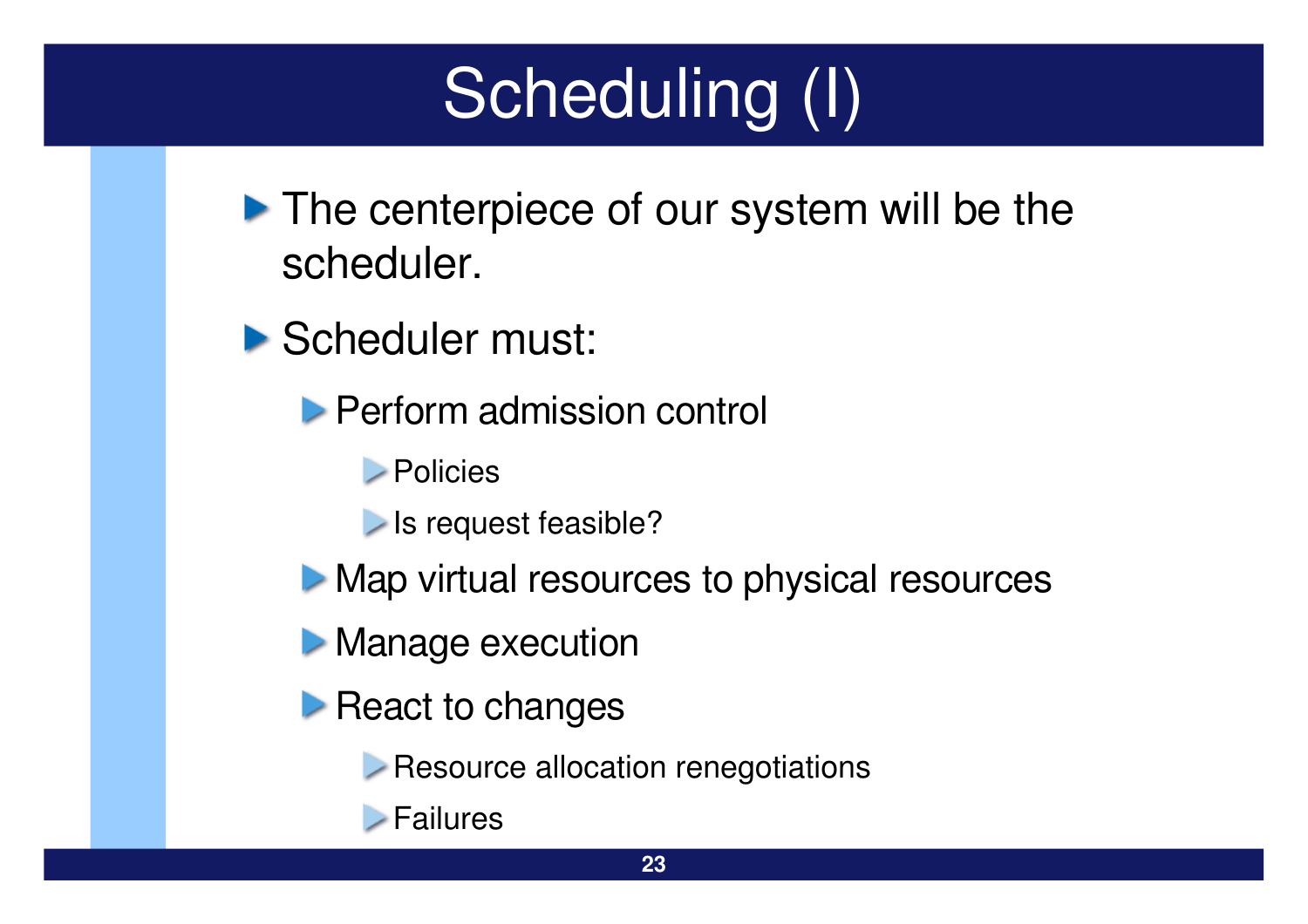# Scheduling (II)

**The main challenges in designing and** developing this scheduler are:

- **Managing overhead**
- **Mapping virtual resources to physical** resources
- **Handling changes in the system**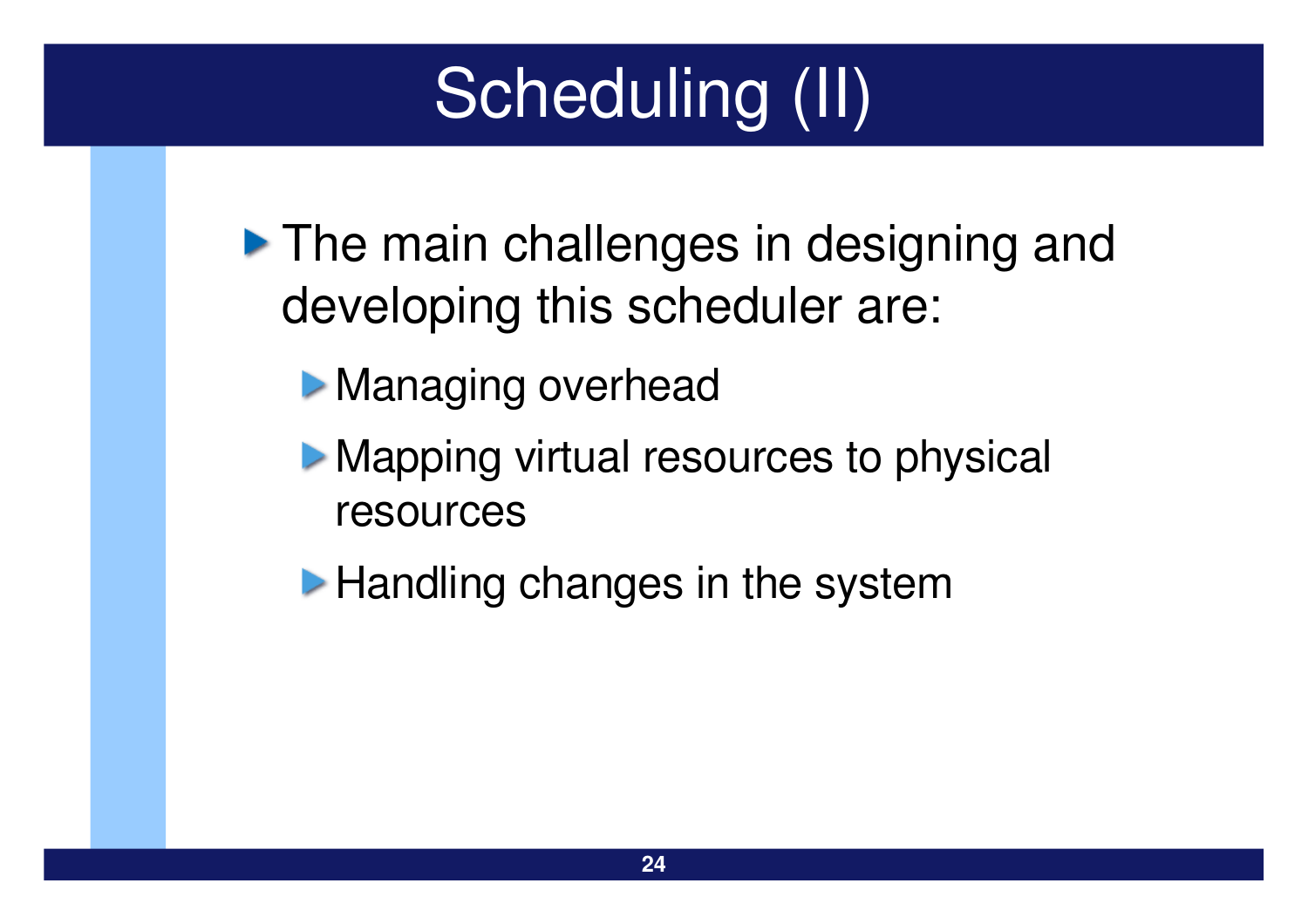# Scheduling (III)

- ▶ Building the entire scheduler is a huge undertaking.
- ▶ We are currently focusing on specific problems, and making certain assumptions.
	- **We will gradually deal with all scheduling** scenarios, with as few assumptions as possible.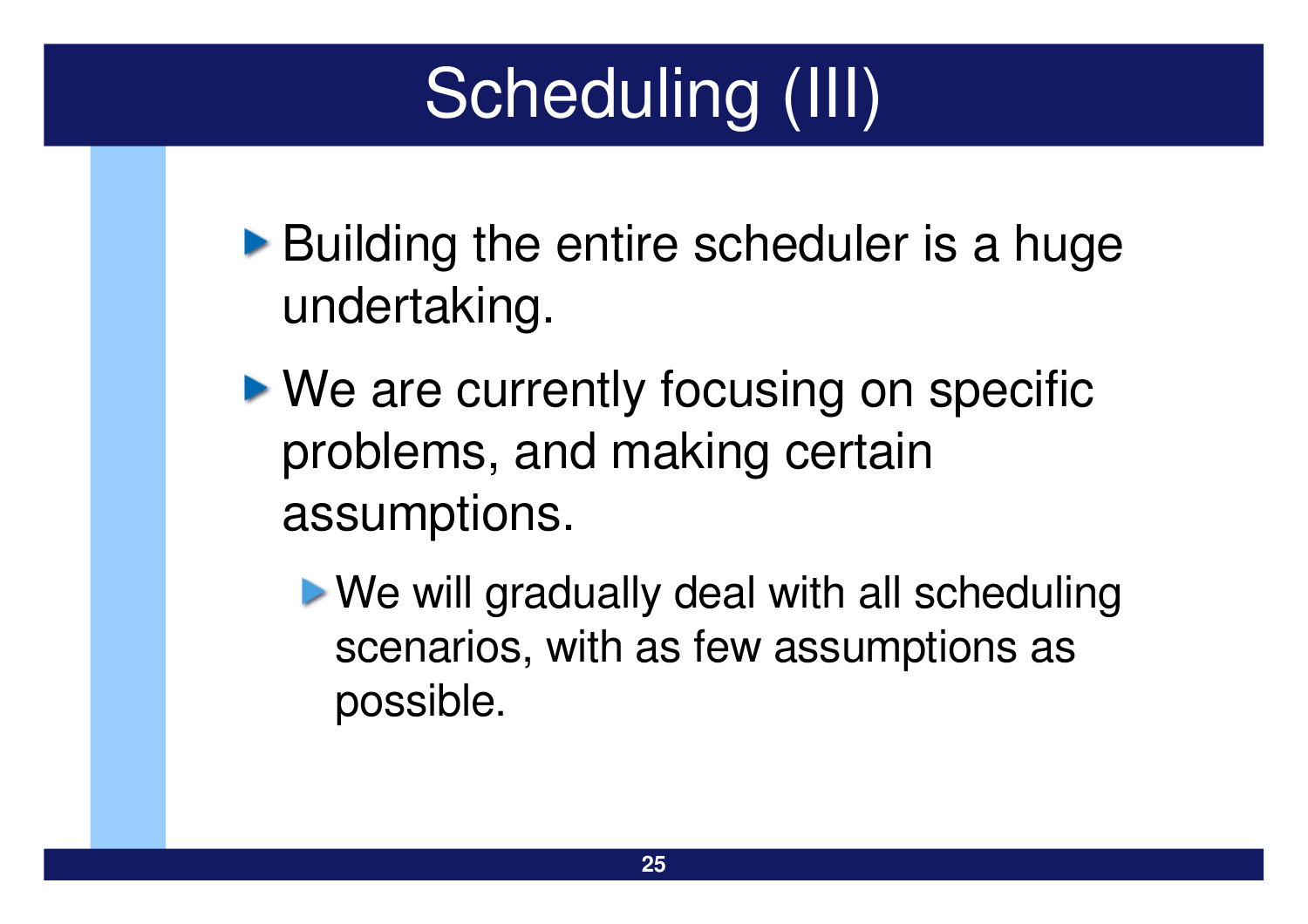## **Index**

### **Problem and Status**

### ▶ Scheduling Virtual Workspaces

#### **• Roadmap**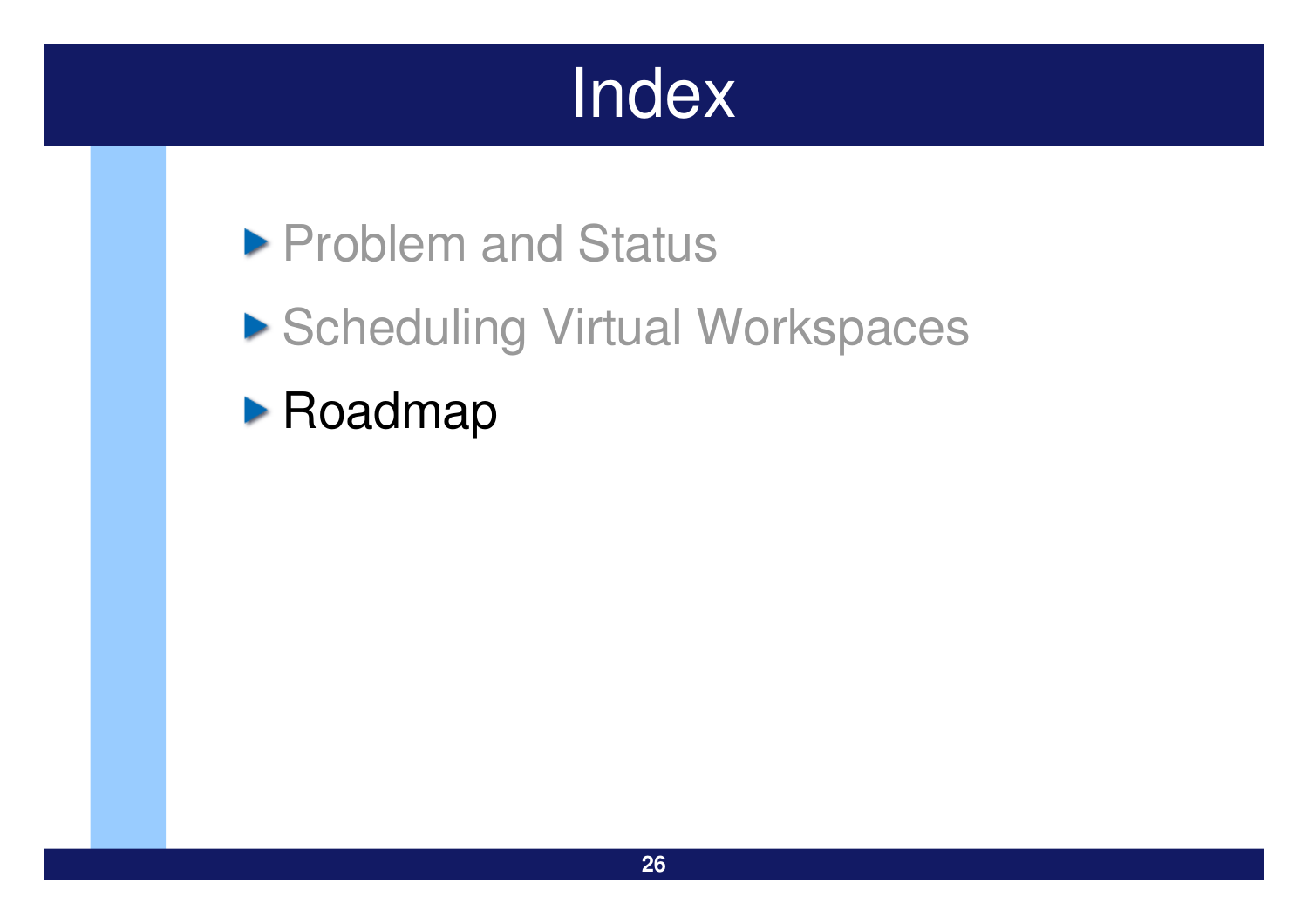## Roadmap

- ▶ What we're working on right now
	- **D** Overhead: Staging VW images to the nodes where they're needed.
	- Scheduler that only considers CPU and memory as apportionable resources.
	- **Experiments**
- What we'll work on next
	- More powerful scheduler (capable of allocating network and disk bandwidth)
	- **Resource allocation renegotiation**

Leveraging live migration of VMs to perform load balancing.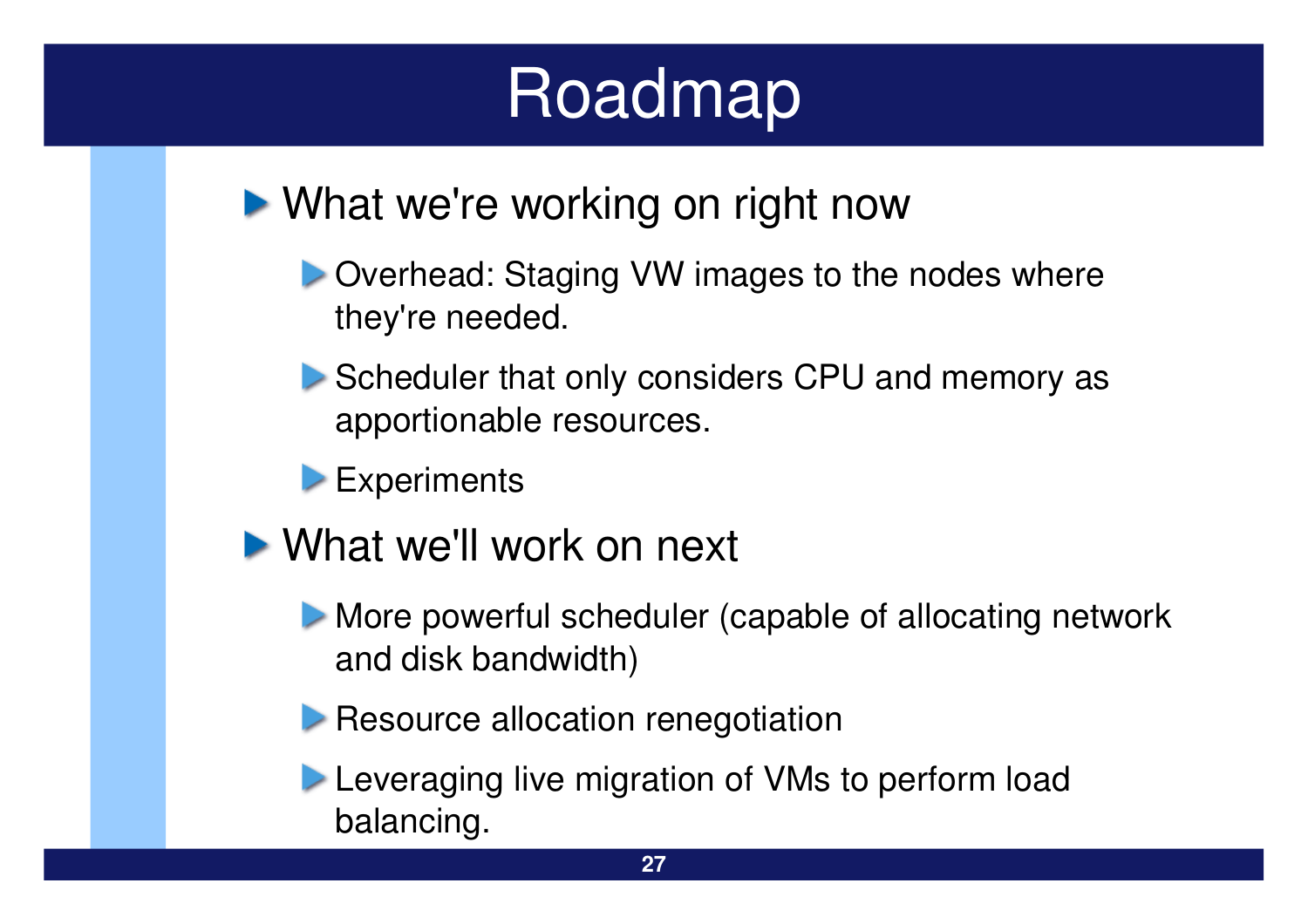### Questions?

#### **Borja Sotomayor**

University of Chicago Department of Computer Science borja@cs.uchicago.edu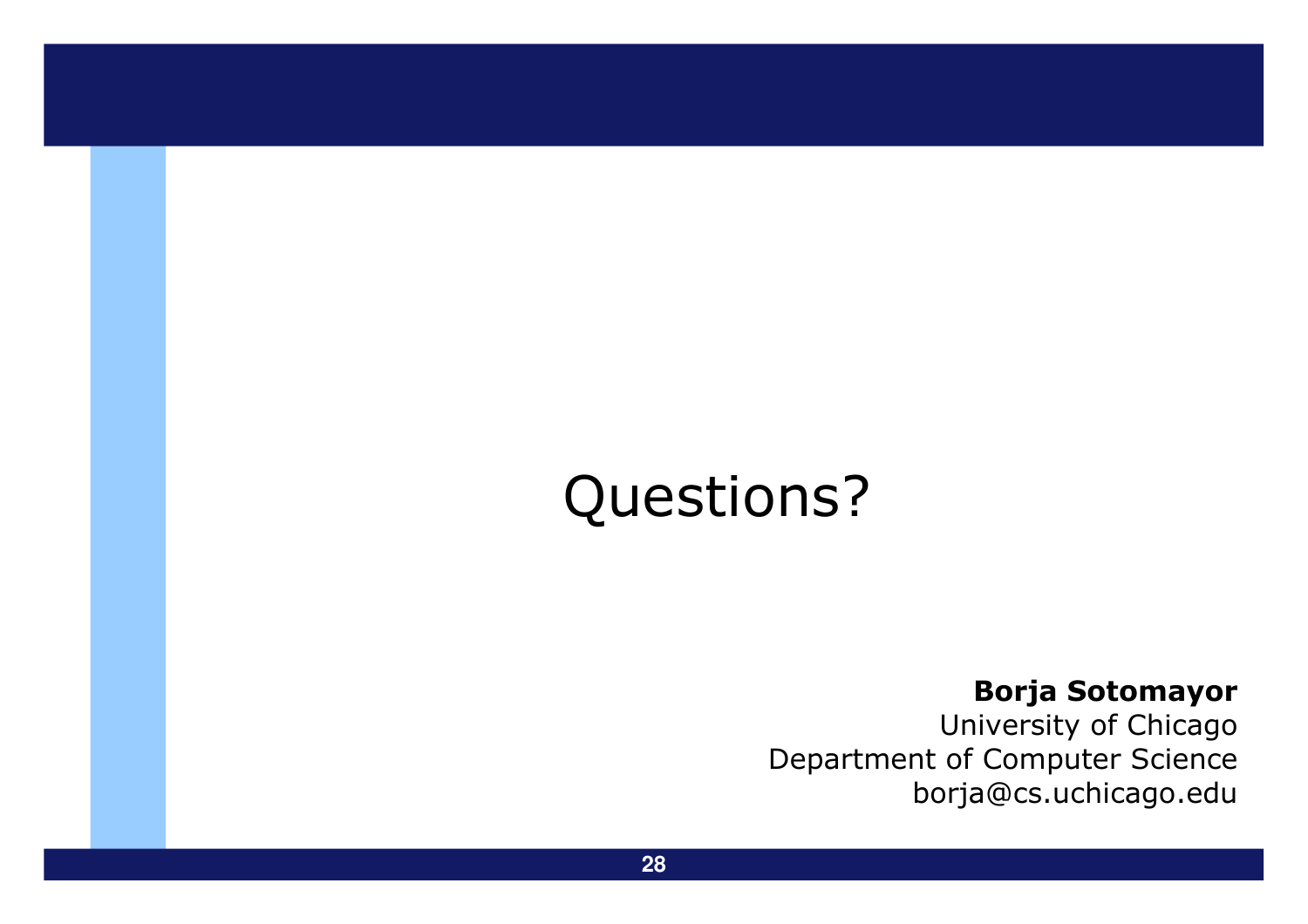#### $\blacktriangleright$  Cluster-On-Demand + Shirako (Duke University)

- "*Sharing Networked Resources with Brokered Leases*", David Irwin, Jeff Chase, Laura Grit, Aydan Yumerefendi, David Becker, and Ken Yocum, USENIX Technical Conference, June 2006, Boston, Massachusetts.
- "*Adaptive Virtual Machine Hosting with Brokers*". Laura Grit, Jeff Chase, David Irwin, Aydan Yumerefendi. Submitted to Supercomputing'06.
- "*Toward a Doctrine of Containment: Grid Hosting with Adaptive Resource Control*". Lavanya Ramakrishnan, Laura Grit, Anda Iamnitchi, David Irwin, Aydan Yumerefendi, Jeff Chase. Submitted to OSDI (OS Design and Implementation) '06.

<http://www.cs.duke.edu/nicl/cod/>

<http://www.cs.duke.edu/nicl/cereus/shirako.html>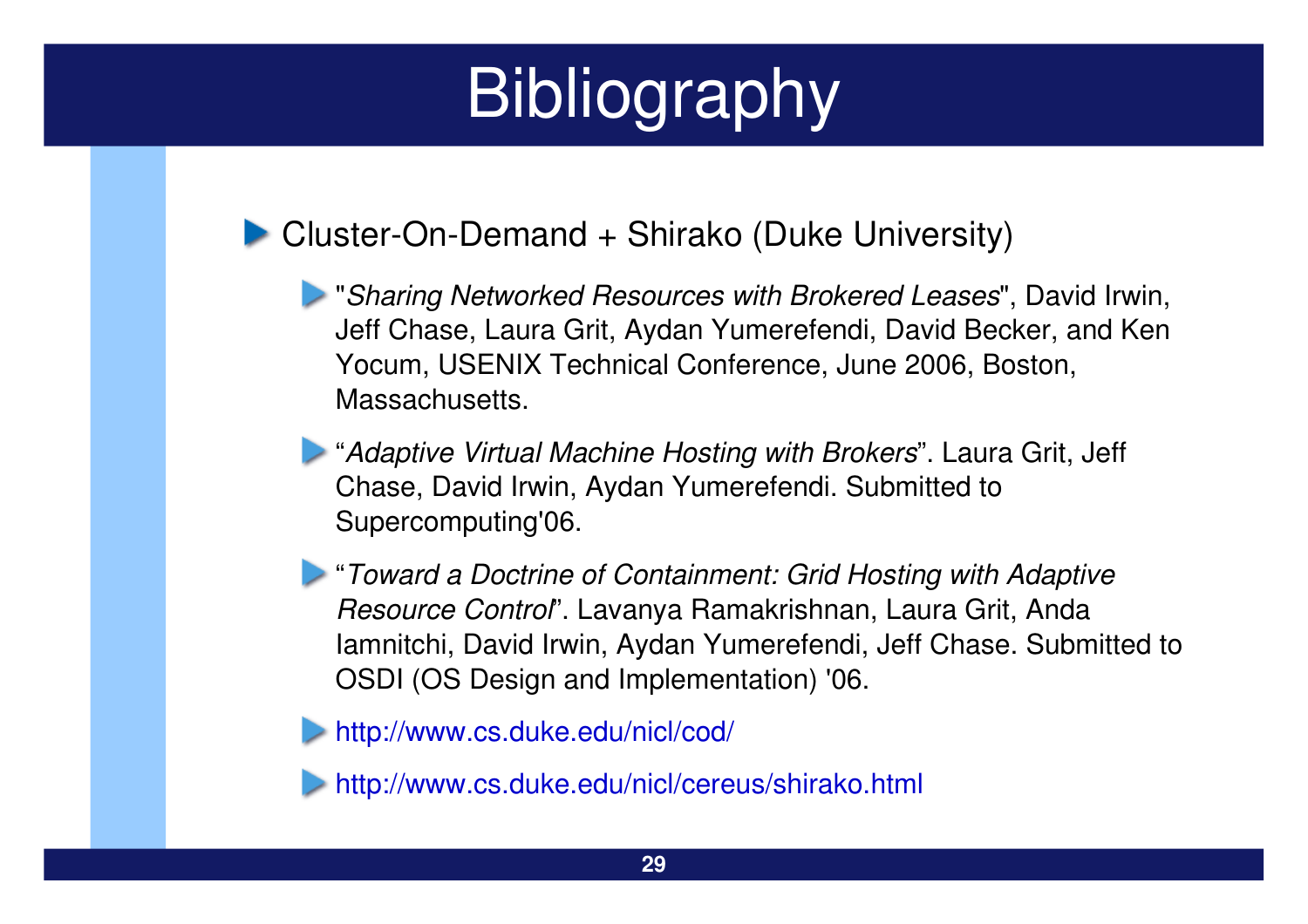#### ▶ Violin + VioCluster (Purdue)

- **Paul Ruth, Junghwan Rhee, Dongyan Xu, Rick Kennell, Sebastien** Goasguen, "*Autonomic Live Adaptation of Virtual Computational Environments in a Multi-Domain Infrastructure*", ICAC'06
- Paul Ruth, Phil McGachey, Dongyan Xu, "*VioCluster: Virtualization for Dynamic Computational Domains*", Proceedings of the IEEE International Conference on Cluster Computing (Cluster'05), Boston, MA, September 2005.
- Paul Ruth, Xuxian Jiang, Dongyan Xu, Sebastien Goasguen, "*Virtual Distributed Environments in a Shared Infrastructure*", IEEE Computer, Special Issue on Virtualization Technologies, May 2005.
- http://www.cs.purdue.edu/homes/ruth/violin/index.html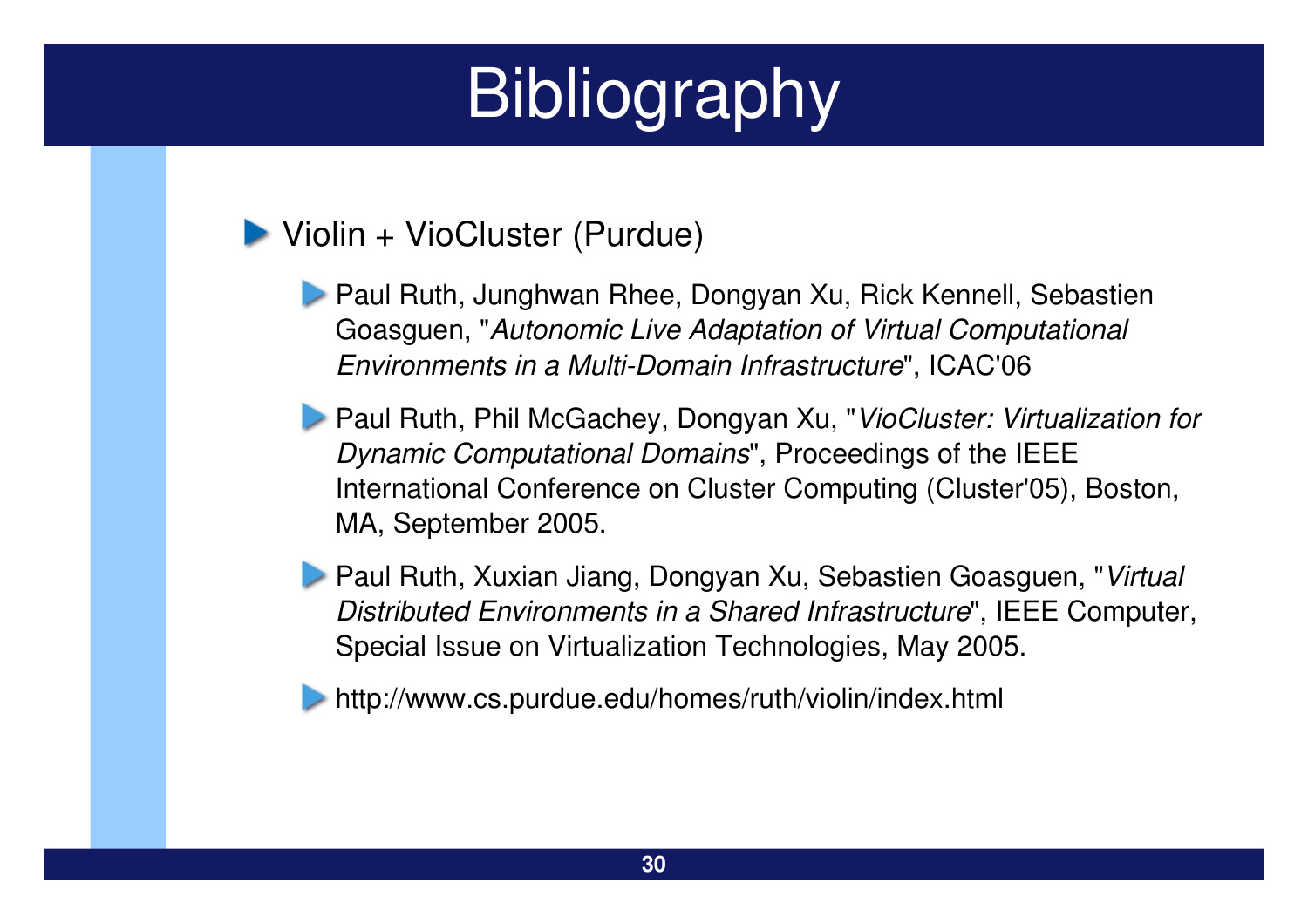#### In-VIGO (UFlorida)

- Adabala, Sumalatha; Chadha, Vineet; Chawla, Puneet; Figueiredo, Renato; Fortes, Jose; Krsul, Ivan; Matsunaga, Andrea; Tsugawa, Mauricio; Zhang, Jian; Zhao, Ming; Zhu, Liping; Zhu, Xiaomin '*From Virtualized* Resources to Virtual Computing Grids: The In-VIGO *System*'. In Future Generation Computer Systems, vol 21, no. 6, April, 2005. DOI:10.1016/j.future.2003.12.021.
- Matsunaga, Andrea , M. Tsugawa, S. Adabala, R. Figueiredo, H. Lam and J. Fortes *'Science gateways made easy: the In-VIGO approach'.* In Workshop on Science Gateways, Global Grid Forum, 06/2005



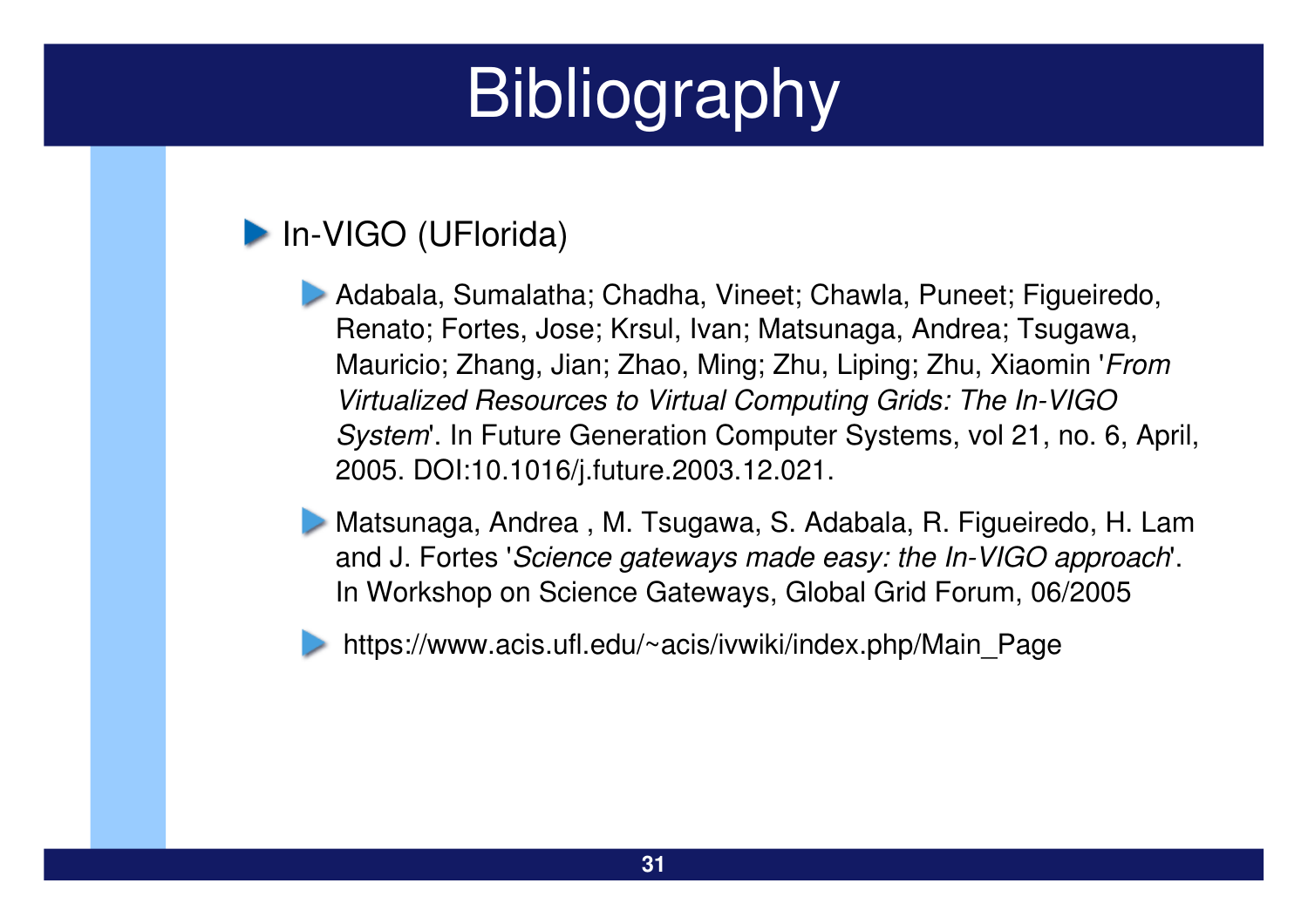#### **Virtuoso (Northwestern)**

- R. Figueiredo, P. Dinda, J. Fortes, *Resource Virtualization Renaissance*, (Guest Editors' Introduction to the IEEE Computer Special Issue On Resource Virtualization), May, 2005.
- B. Lin, and P. Dinda, *VSched: Mixing Batch and Interactive Virtual Machines Using Periodic Real-time Scheduling, Proceedings of* ACM/IEEE SC 2005 (Supercomputing), November, 2005.
- A. Sundararaj, M. Sanghi, J. Lange, P. Dinda, *An Optimization Problem in Adaptive Virtual Environments*, Proceedings of the Seventh Workshop on Mathematical Performance Modeling and Analysis (MAMA 2005).
- Zhao, Ming , J. Zhang, R. Figueiredo '*Distributed File System Virtualization Techniques Supporting On-Demand Virtual Machine Environments for Grid Computing*'. In Cluster Computing Journal, 9(1) (to appear), 01/2006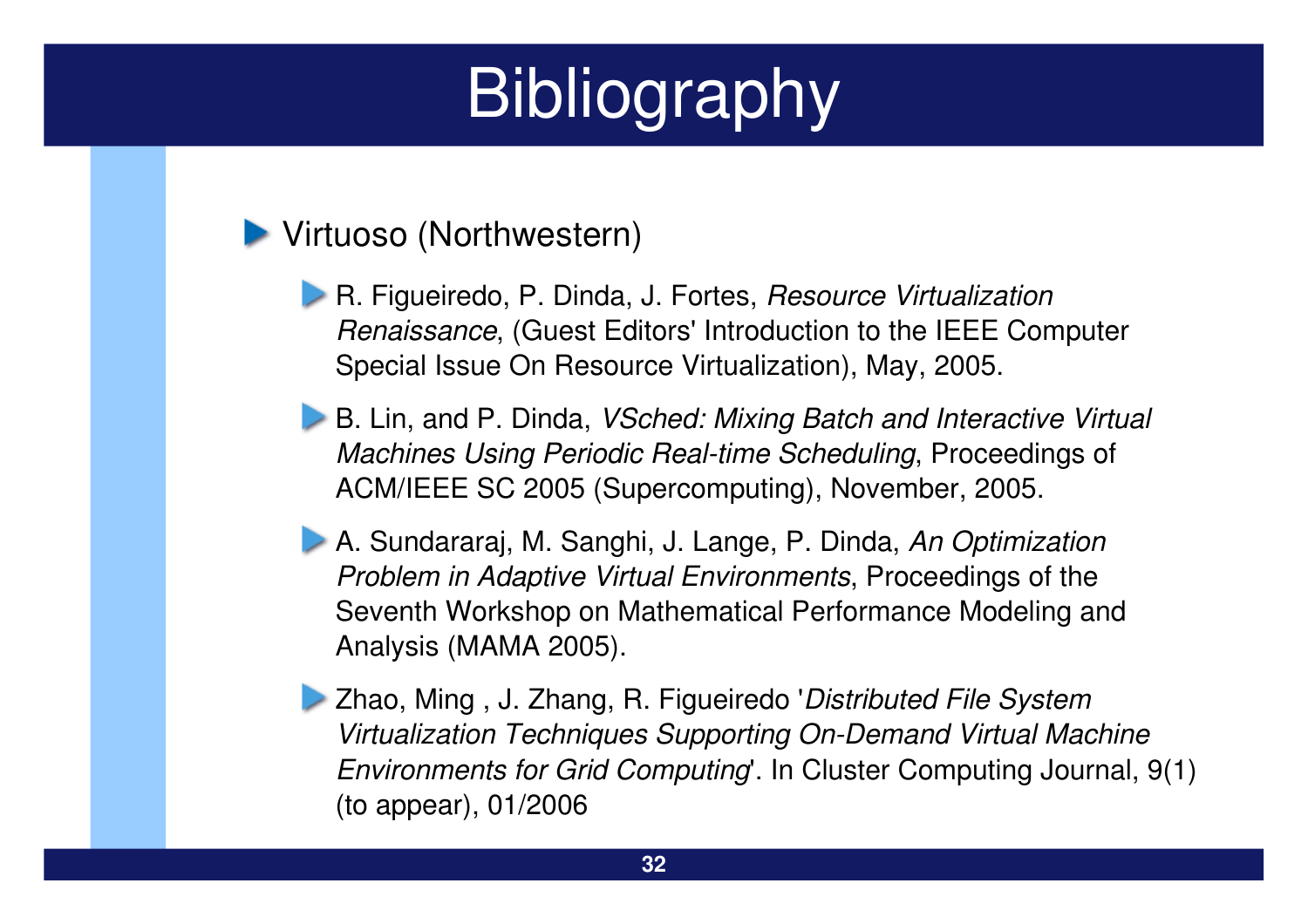#### Maestro-VC (UIUC)

**Nadir Kiyanclar, Gregory A. Koenig, William Yurcik. Maestro-VC: A** *paravirtualized Execution Environment for Secure On-Demand Cluster Computing*. CCGrid'06.

#### Fine-grained resource allocation enforcement

Gupta, Diwaker; Cherkasova, Ludmila; Gardner, Rob; Vahdat, Amin, *Enforcing Performance Isolation Across Virtual Machines in Xen*. Hewlett-Packard Tech Report HPL-2006-77.